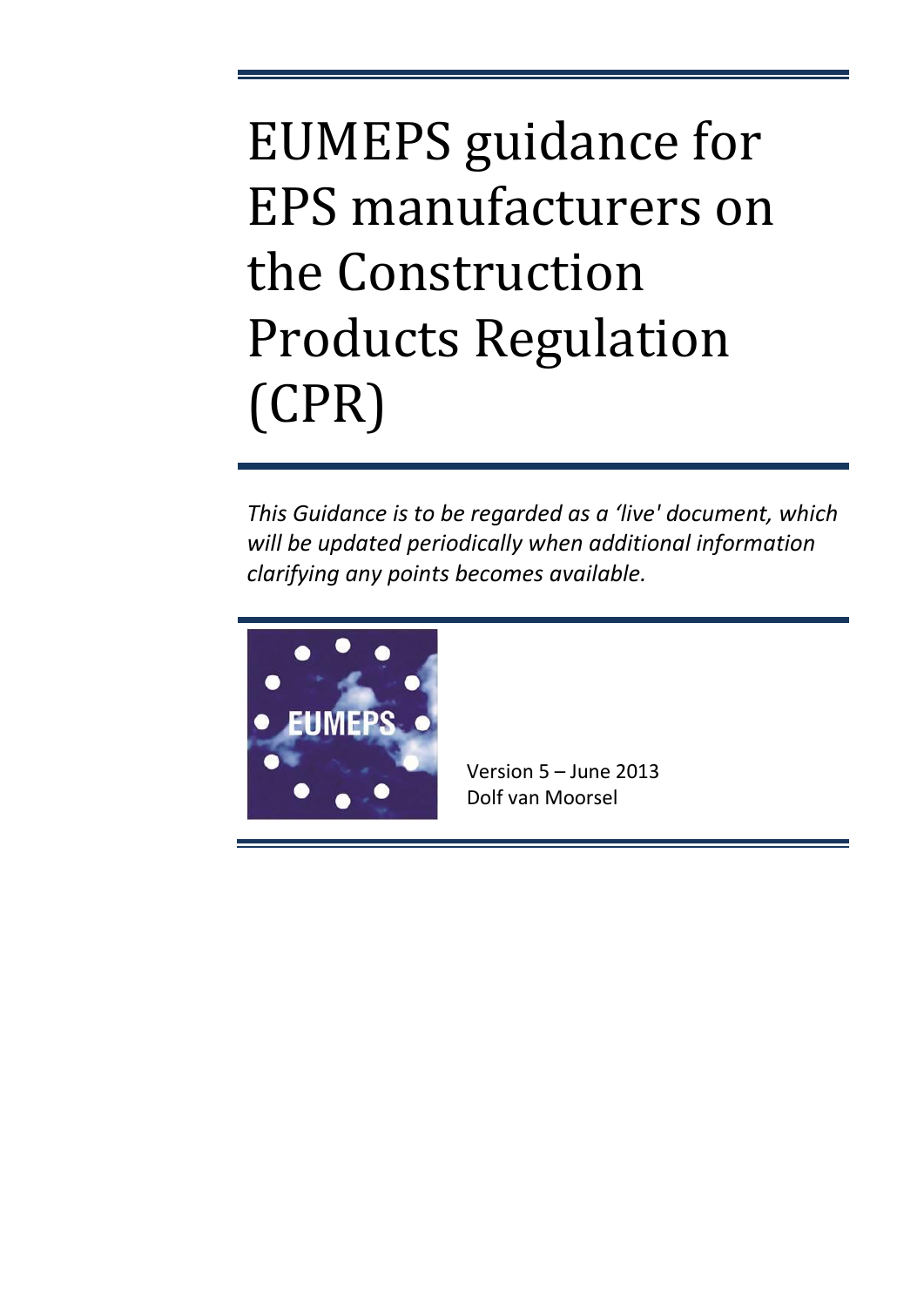### <span id="page-1-0"></span>**Contents**

| 1. |  |
|----|--|
| 2. |  |
| 3. |  |
| 4. |  |
| 5. |  |
| 6. |  |
| 7. |  |
| 8. |  |
| 9. |  |
|    |  |
|    |  |
|    |  |
|    |  |
|    |  |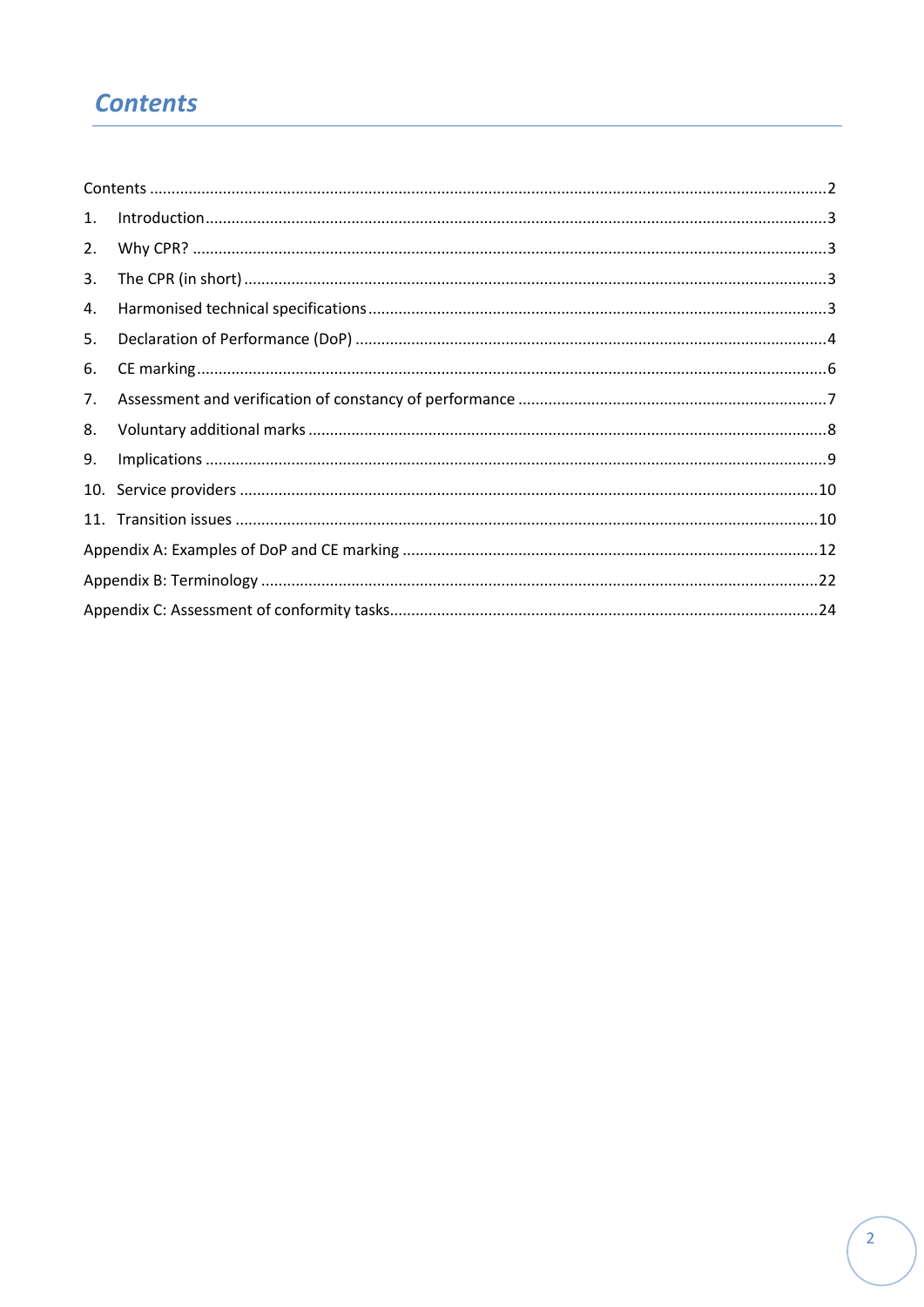### <span id="page-2-0"></span>*1.Introduction*

This Guidance paper is written to help EPS manufacturers with he introduction of the Construction Products Regulations<sup>1</sup> (CPR). For the construction industry the Construction Products Directive (CPD) was introduced in 1988. The CPD will be replaced by the CPR, as from 1 July 2013. From that date on, it will be mandatory for all manufacturers of construction products to apply CE marking to any of their products that are covered by the harmonised technical specifications from the CPR. EPS converters are referred to as manufacturers in this guidance document.

### <span id="page-2-1"></span>*2.Why CPR?*

The CPD was considered to be a voluntary directive by some Member States, who did not affix the CE marking. The CPR is a regulation and therefore legally mandatory. Also the CPR is expanded with the Basic Requirement sustainability. At the same time, the CPR has been used to clarify inconsistencies in the CPD. For manufacturers in the Member States not using the CPD, the implementation of the CPR will be a major change; for manufacturers that already affixed the CE marking under the CPD, the transition should be straightforward. The CPR has changed a part of the terminology compared to the CPD. Clarification and explanation is given in Appendix B.

# <span id="page-2-2"></span>*3.The CPR (in short)*

The purpose of the CPR is the removal of technical barriers to trade, to allow free movement of construction products between Member States and EFTA countries.To achieve this, the CPR provides for five main elements:

- a system of harmonised technical specifications
- Declaration of Performance (DoP)
- CE marking of products.

 $\overline{a}$ 

- an agreed system or systems of Assessment and Verification of Constancy of performance (AVCP) for each product family
- a framework of notified bodies

A manufacturer placing a construction product on the market is responsible for all declarations.

The CPR harmonises the methods of assessment and test, the means of declaration of product performance and the AVCP systems of construction products, but NOT national building regulations. The choice of the required values for the intended use is to be set by national regulators. The CPR introduces "micro enterprises", being enterprises employing less than 10 persons and a yearly turn over/balance sheet less than € 2million. Implications for micro enterprises are not included in this Guidance.

# <span id="page-2-3"></span>*4.Harmonised technical specifications*

Under the CPR, two kinds of harmonised technical specifications exist: harmonised European product standards (hENs) and European Assessment Documents (EADs). hENs are established by CEN/CENELEC; EADs by the European Organisation for Technical Approvals (EOTA) as the basis for issuing ETAs for products not covered by hENs.

The harmonised technical specification for a product defines methods of assessing and declaring all the performance characteristics required by regulations in any Member State which affect the ability of construction products to meet seven basic requirements for construction works. These requirements cover:

<sup>1</sup> The CPR can be found at http://eur-lex.europa.eu/LexUriServ/LexUriServ.do?uri=OJ:L:2011:088:0005:0043:EN:PDF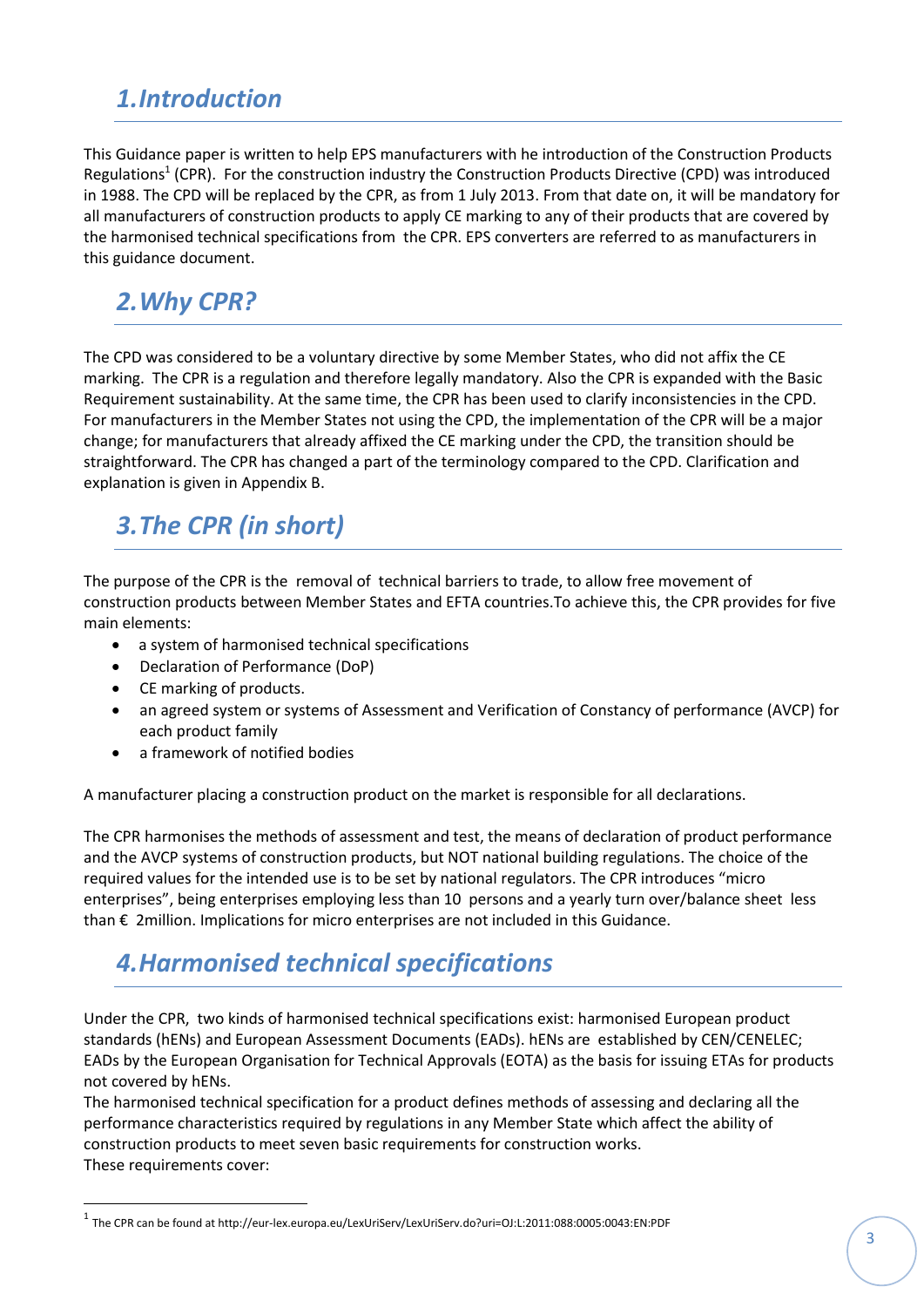- 1. Mechanical resistance and stability
- 2. Safety in case of fire
- 3. Hygiene, health and environment
- 4. Safety and accessibility in use
- 5. Protection against noise
- 6. Energy economy and heat retention
- 7. Sustainable use of natural resources.

European product standards also can address characteristics not regulated in any Member State. Because of this, all hENs under the CPR include an Informative Annex (Annex ZA), listing the regulated requirements according to a mandate. In this way, Annex ZA forms a checklist for CE marking from which the manufacturer can find all the mandatory requirements for their product and how they can be met.

<span id="page-3-0"></span>EADs will have a section serving the same function as Annex ZA in a hEN.

# *5.Declaration of Performance (DoP)*

In order to be able to produce CE marking for a product, a manufacturer has to draw up a Declaration of Performance (DoP), comprising legal responsibility for the conformity of the construction product with its declared performance.

The DoP must be written in the language or languages of the Member State where the product is put on the market. This means, when a product is placed on market in other Member States, translations must be made. A DoP shall be supplied for each product (see examples of DoP) either on paper or by electronic means. However, when requested by the recipient, a paper version shall be supplied. The DoP shall be based on existing information (initial type testing, test, certificate); no additional test or documents are needed. For new products or products with modified parameters to be placed on the market the DoP must be based on the corresponding AVCP system or systems, indicating that the product is accordance with the harmonised technical specification.

The manufacturer shall decide which declarations of essential characteristics the DoP shall contain. When no performance is declared, NPD (No Performance Declared) shall be used, with two exceptions:

- at least one essential characteristic has to be declared (NPD cannot be declared for all essential characteristics)
- the EC can indicate essential characteristics for which NPD is not allowed (according to EN 13163:2012, Table ZA.1, at least one essential characteristic must be declared)

The characteristics that must be declared are given in Annex ZA and can be limited to the characteristics related to the application.

#### *Content of DoP*

The requirements on the content of a DoP are given in the CPR, Annex III and hereunder. Examples on two DoP's and corresponding CE marking are given in Appendix A.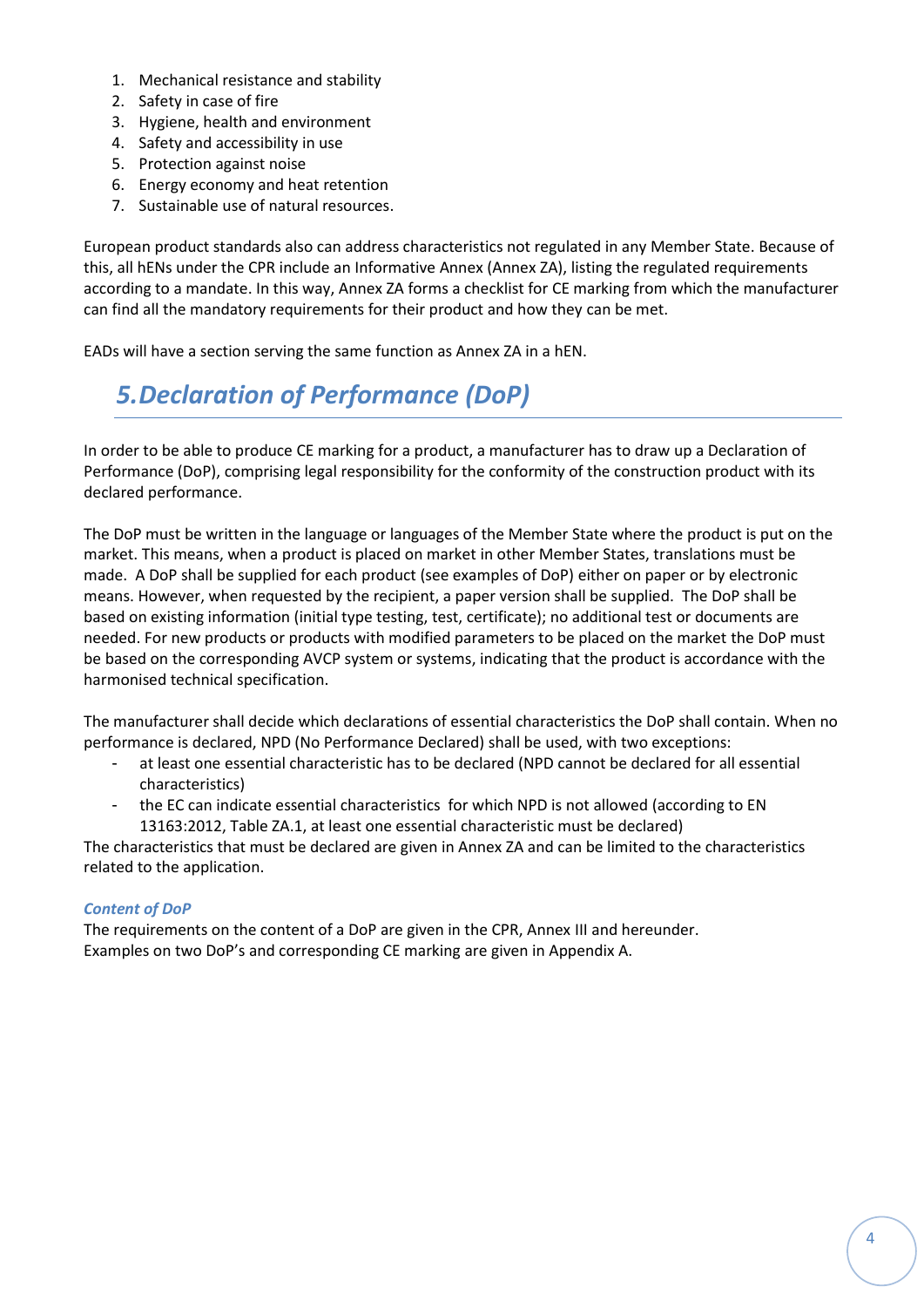| Content<br>Remarks<br>Reference number to identify the DoP, where the<br>TC 88 has decided to include the year of issue in the<br>reference number<br>year/month/day is the date of issue of the DoP (which<br>can be revised)<br>1. Unique identification of the product-type:<br>This is the code to identify without any doubt the<br>product type<br>2. Type, batch or serial number or any other element<br>It is the number to identify the product. It can be the<br>allowing identification of the construction product as<br>same code as the Unique Identification code of the<br>required under Article 11(4) of the CPR:<br>product-type.<br>3. Intended use or uses of the construction product<br>Intended use or uses are given in the hEN. In case it<br>with the applicable harmonised technical<br>does not contain this information, it shall be obtained<br>from Table ZA.1 from Annex ZA (of the hEN).<br>specification, as foreseen by the manufacturer:<br>4. Name, registered trade name or registered trade<br>Name, registered trade name or registered trade mark<br>mark and contact address of the manufacturer as<br>and contact address of the manufacturer. The address<br>required under Article 11(5):<br>shall indicate a single point at which the manufacturer<br>can be contacted.<br>5. Where applicable, name and contact address of the<br>Authorised representative performing the tasks<br>authorised representative whose mandate covers<br>specified in the Mandate; Not applicable if the<br>the tasks specified in Article 12(2):<br>manufacturer is in charge of these tasks.<br>Assessment and Verification of the Constancy of the<br>6. System or systems of assessment and verification of<br>constancy of performance of the construction<br>Performance (AVCP) system(s) applied. If more than<br>product as set out in CPR, Annex V:<br>one system is applied indicate which of them are<br>covered for every system.<br>7. In case of the declaration of performance concerning<br>Only for products covered by a hEN.<br>a construction product covered by a harmonised<br>standard (name and identification number of the<br>notified body, if relevant)<br>8. In case of the declaration of performance concerning<br>Only for products covered by an EAD<br>a construction product for which a European<br>Technical Assessment has been issued<br>Name - name and identification number of the<br>Technical Assessment Body, if relevant<br>Issued - reference number of theE uropean<br><b>Technical Assessment</b><br>On the basis of - reference number of the<br><b>European Assessment Document</b><br>Performed under system - description of the<br>third party tasks as set out in CPR Annex V<br>And issued - certificate of constancy of<br>performance, certificate of conformity of the<br>factory production control, test/calculation<br>reports - as relevant<br>9. Declared performance<br>Full list of essential characteristics, their performance<br>and related hEN as determined in the hEN Annex ZA,<br>Essential<br>Performance <sup>®</sup><br>Harmonised<br>Table 1<br>characteristic<br>technical<br>specification<br>10. The performance of the product identified in points<br>Each DoP (the original) has to be signed by the person<br>1 and 2 is in conformity with the declared<br>in charge who has bee appointed by the manufacturer<br>performance in point 9. This declaration of<br>for drawing up he DoP. Name and function as well as<br>performance is issued under the sole responsibility<br>the place and date of issue shall be indicated.<br>of the manufacturer identified in point 4.<br>Signed for and on behalf of the manufacturer by | <b>DECLARATION OF PERFORMANCE</b> |  |  |
|------------------------------------------------------------------------------------------------------------------------------------------------------------------------------------------------------------------------------------------------------------------------------------------------------------------------------------------------------------------------------------------------------------------------------------------------------------------------------------------------------------------------------------------------------------------------------------------------------------------------------------------------------------------------------------------------------------------------------------------------------------------------------------------------------------------------------------------------------------------------------------------------------------------------------------------------------------------------------------------------------------------------------------------------------------------------------------------------------------------------------------------------------------------------------------------------------------------------------------------------------------------------------------------------------------------------------------------------------------------------------------------------------------------------------------------------------------------------------------------------------------------------------------------------------------------------------------------------------------------------------------------------------------------------------------------------------------------------------------------------------------------------------------------------------------------------------------------------------------------------------------------------------------------------------------------------------------------------------------------------------------------------------------------------------------------------------------------------------------------------------------------------------------------------------------------------------------------------------------------------------------------------------------------------------------------------------------------------------------------------------------------------------------------------------------------------------------------------------------------------------------------------------------------------------------------------------------------------------------------------------------------------------------------------------------------------------------------------------------------------------------------------------------------------------------------------------------------------------------------------------------------------------------------------------------------------------------------------------------------------------------------------------------------------------------------------------------------------------------------------------------------------------------------------------------------------------------------------------------------------------------------------------------------------------------------------------------------------------------------------------------------------------------------------------------------------------------------------------------------------------------------------------------------------------------------------------------------------------------------------------------------------------------------------------------------------------------------------------------------------------|-----------------------------------|--|--|
|                                                                                                                                                                                                                                                                                                                                                                                                                                                                                                                                                                                                                                                                                                                                                                                                                                                                                                                                                                                                                                                                                                                                                                                                                                                                                                                                                                                                                                                                                                                                                                                                                                                                                                                                                                                                                                                                                                                                                                                                                                                                                                                                                                                                                                                                                                                                                                                                                                                                                                                                                                                                                                                                                                                                                                                                                                                                                                                                                                                                                                                                                                                                                                                                                                                                                                                                                                                                                                                                                                                                                                                                                                                                                                                                                      |                                   |  |  |
|                                                                                                                                                                                                                                                                                                                                                                                                                                                                                                                                                                                                                                                                                                                                                                                                                                                                                                                                                                                                                                                                                                                                                                                                                                                                                                                                                                                                                                                                                                                                                                                                                                                                                                                                                                                                                                                                                                                                                                                                                                                                                                                                                                                                                                                                                                                                                                                                                                                                                                                                                                                                                                                                                                                                                                                                                                                                                                                                                                                                                                                                                                                                                                                                                                                                                                                                                                                                                                                                                                                                                                                                                                                                                                                                                      |                                   |  |  |
|                                                                                                                                                                                                                                                                                                                                                                                                                                                                                                                                                                                                                                                                                                                                                                                                                                                                                                                                                                                                                                                                                                                                                                                                                                                                                                                                                                                                                                                                                                                                                                                                                                                                                                                                                                                                                                                                                                                                                                                                                                                                                                                                                                                                                                                                                                                                                                                                                                                                                                                                                                                                                                                                                                                                                                                                                                                                                                                                                                                                                                                                                                                                                                                                                                                                                                                                                                                                                                                                                                                                                                                                                                                                                                                                                      |                                   |  |  |
|                                                                                                                                                                                                                                                                                                                                                                                                                                                                                                                                                                                                                                                                                                                                                                                                                                                                                                                                                                                                                                                                                                                                                                                                                                                                                                                                                                                                                                                                                                                                                                                                                                                                                                                                                                                                                                                                                                                                                                                                                                                                                                                                                                                                                                                                                                                                                                                                                                                                                                                                                                                                                                                                                                                                                                                                                                                                                                                                                                                                                                                                                                                                                                                                                                                                                                                                                                                                                                                                                                                                                                                                                                                                                                                                                      |                                   |  |  |
|                                                                                                                                                                                                                                                                                                                                                                                                                                                                                                                                                                                                                                                                                                                                                                                                                                                                                                                                                                                                                                                                                                                                                                                                                                                                                                                                                                                                                                                                                                                                                                                                                                                                                                                                                                                                                                                                                                                                                                                                                                                                                                                                                                                                                                                                                                                                                                                                                                                                                                                                                                                                                                                                                                                                                                                                                                                                                                                                                                                                                                                                                                                                                                                                                                                                                                                                                                                                                                                                                                                                                                                                                                                                                                                                                      |                                   |  |  |
|                                                                                                                                                                                                                                                                                                                                                                                                                                                                                                                                                                                                                                                                                                                                                                                                                                                                                                                                                                                                                                                                                                                                                                                                                                                                                                                                                                                                                                                                                                                                                                                                                                                                                                                                                                                                                                                                                                                                                                                                                                                                                                                                                                                                                                                                                                                                                                                                                                                                                                                                                                                                                                                                                                                                                                                                                                                                                                                                                                                                                                                                                                                                                                                                                                                                                                                                                                                                                                                                                                                                                                                                                                                                                                                                                      |                                   |  |  |
|                                                                                                                                                                                                                                                                                                                                                                                                                                                                                                                                                                                                                                                                                                                                                                                                                                                                                                                                                                                                                                                                                                                                                                                                                                                                                                                                                                                                                                                                                                                                                                                                                                                                                                                                                                                                                                                                                                                                                                                                                                                                                                                                                                                                                                                                                                                                                                                                                                                                                                                                                                                                                                                                                                                                                                                                                                                                                                                                                                                                                                                                                                                                                                                                                                                                                                                                                                                                                                                                                                                                                                                                                                                                                                                                                      |                                   |  |  |
|                                                                                                                                                                                                                                                                                                                                                                                                                                                                                                                                                                                                                                                                                                                                                                                                                                                                                                                                                                                                                                                                                                                                                                                                                                                                                                                                                                                                                                                                                                                                                                                                                                                                                                                                                                                                                                                                                                                                                                                                                                                                                                                                                                                                                                                                                                                                                                                                                                                                                                                                                                                                                                                                                                                                                                                                                                                                                                                                                                                                                                                                                                                                                                                                                                                                                                                                                                                                                                                                                                                                                                                                                                                                                                                                                      |                                   |  |  |
|                                                                                                                                                                                                                                                                                                                                                                                                                                                                                                                                                                                                                                                                                                                                                                                                                                                                                                                                                                                                                                                                                                                                                                                                                                                                                                                                                                                                                                                                                                                                                                                                                                                                                                                                                                                                                                                                                                                                                                                                                                                                                                                                                                                                                                                                                                                                                                                                                                                                                                                                                                                                                                                                                                                                                                                                                                                                                                                                                                                                                                                                                                                                                                                                                                                                                                                                                                                                                                                                                                                                                                                                                                                                                                                                                      |                                   |  |  |
|                                                                                                                                                                                                                                                                                                                                                                                                                                                                                                                                                                                                                                                                                                                                                                                                                                                                                                                                                                                                                                                                                                                                                                                                                                                                                                                                                                                                                                                                                                                                                                                                                                                                                                                                                                                                                                                                                                                                                                                                                                                                                                                                                                                                                                                                                                                                                                                                                                                                                                                                                                                                                                                                                                                                                                                                                                                                                                                                                                                                                                                                                                                                                                                                                                                                                                                                                                                                                                                                                                                                                                                                                                                                                                                                                      |                                   |  |  |
|                                                                                                                                                                                                                                                                                                                                                                                                                                                                                                                                                                                                                                                                                                                                                                                                                                                                                                                                                                                                                                                                                                                                                                                                                                                                                                                                                                                                                                                                                                                                                                                                                                                                                                                                                                                                                                                                                                                                                                                                                                                                                                                                                                                                                                                                                                                                                                                                                                                                                                                                                                                                                                                                                                                                                                                                                                                                                                                                                                                                                                                                                                                                                                                                                                                                                                                                                                                                                                                                                                                                                                                                                                                                                                                                                      |                                   |  |  |
|                                                                                                                                                                                                                                                                                                                                                                                                                                                                                                                                                                                                                                                                                                                                                                                                                                                                                                                                                                                                                                                                                                                                                                                                                                                                                                                                                                                                                                                                                                                                                                                                                                                                                                                                                                                                                                                                                                                                                                                                                                                                                                                                                                                                                                                                                                                                                                                                                                                                                                                                                                                                                                                                                                                                                                                                                                                                                                                                                                                                                                                                                                                                                                                                                                                                                                                                                                                                                                                                                                                                                                                                                                                                                                                                                      |                                   |  |  |
|                                                                                                                                                                                                                                                                                                                                                                                                                                                                                                                                                                                                                                                                                                                                                                                                                                                                                                                                                                                                                                                                                                                                                                                                                                                                                                                                                                                                                                                                                                                                                                                                                                                                                                                                                                                                                                                                                                                                                                                                                                                                                                                                                                                                                                                                                                                                                                                                                                                                                                                                                                                                                                                                                                                                                                                                                                                                                                                                                                                                                                                                                                                                                                                                                                                                                                                                                                                                                                                                                                                                                                                                                                                                                                                                                      |                                   |  |  |
|                                                                                                                                                                                                                                                                                                                                                                                                                                                                                                                                                                                                                                                                                                                                                                                                                                                                                                                                                                                                                                                                                                                                                                                                                                                                                                                                                                                                                                                                                                                                                                                                                                                                                                                                                                                                                                                                                                                                                                                                                                                                                                                                                                                                                                                                                                                                                                                                                                                                                                                                                                                                                                                                                                                                                                                                                                                                                                                                                                                                                                                                                                                                                                                                                                                                                                                                                                                                                                                                                                                                                                                                                                                                                                                                                      |                                   |  |  |
|                                                                                                                                                                                                                                                                                                                                                                                                                                                                                                                                                                                                                                                                                                                                                                                                                                                                                                                                                                                                                                                                                                                                                                                                                                                                                                                                                                                                                                                                                                                                                                                                                                                                                                                                                                                                                                                                                                                                                                                                                                                                                                                                                                                                                                                                                                                                                                                                                                                                                                                                                                                                                                                                                                                                                                                                                                                                                                                                                                                                                                                                                                                                                                                                                                                                                                                                                                                                                                                                                                                                                                                                                                                                                                                                                      |                                   |  |  |
|                                                                                                                                                                                                                                                                                                                                                                                                                                                                                                                                                                                                                                                                                                                                                                                                                                                                                                                                                                                                                                                                                                                                                                                                                                                                                                                                                                                                                                                                                                                                                                                                                                                                                                                                                                                                                                                                                                                                                                                                                                                                                                                                                                                                                                                                                                                                                                                                                                                                                                                                                                                                                                                                                                                                                                                                                                                                                                                                                                                                                                                                                                                                                                                                                                                                                                                                                                                                                                                                                                                                                                                                                                                                                                                                                      |                                   |  |  |
|                                                                                                                                                                                                                                                                                                                                                                                                                                                                                                                                                                                                                                                                                                                                                                                                                                                                                                                                                                                                                                                                                                                                                                                                                                                                                                                                                                                                                                                                                                                                                                                                                                                                                                                                                                                                                                                                                                                                                                                                                                                                                                                                                                                                                                                                                                                                                                                                                                                                                                                                                                                                                                                                                                                                                                                                                                                                                                                                                                                                                                                                                                                                                                                                                                                                                                                                                                                                                                                                                                                                                                                                                                                                                                                                                      |                                   |  |  |
|                                                                                                                                                                                                                                                                                                                                                                                                                                                                                                                                                                                                                                                                                                                                                                                                                                                                                                                                                                                                                                                                                                                                                                                                                                                                                                                                                                                                                                                                                                                                                                                                                                                                                                                                                                                                                                                                                                                                                                                                                                                                                                                                                                                                                                                                                                                                                                                                                                                                                                                                                                                                                                                                                                                                                                                                                                                                                                                                                                                                                                                                                                                                                                                                                                                                                                                                                                                                                                                                                                                                                                                                                                                                                                                                                      |                                   |  |  |
|                                                                                                                                                                                                                                                                                                                                                                                                                                                                                                                                                                                                                                                                                                                                                                                                                                                                                                                                                                                                                                                                                                                                                                                                                                                                                                                                                                                                                                                                                                                                                                                                                                                                                                                                                                                                                                                                                                                                                                                                                                                                                                                                                                                                                                                                                                                                                                                                                                                                                                                                                                                                                                                                                                                                                                                                                                                                                                                                                                                                                                                                                                                                                                                                                                                                                                                                                                                                                                                                                                                                                                                                                                                                                                                                                      |                                   |  |  |
|                                                                                                                                                                                                                                                                                                                                                                                                                                                                                                                                                                                                                                                                                                                                                                                                                                                                                                                                                                                                                                                                                                                                                                                                                                                                                                                                                                                                                                                                                                                                                                                                                                                                                                                                                                                                                                                                                                                                                                                                                                                                                                                                                                                                                                                                                                                                                                                                                                                                                                                                                                                                                                                                                                                                                                                                                                                                                                                                                                                                                                                                                                                                                                                                                                                                                                                                                                                                                                                                                                                                                                                                                                                                                                                                                      |                                   |  |  |
|                                                                                                                                                                                                                                                                                                                                                                                                                                                                                                                                                                                                                                                                                                                                                                                                                                                                                                                                                                                                                                                                                                                                                                                                                                                                                                                                                                                                                                                                                                                                                                                                                                                                                                                                                                                                                                                                                                                                                                                                                                                                                                                                                                                                                                                                                                                                                                                                                                                                                                                                                                                                                                                                                                                                                                                                                                                                                                                                                                                                                                                                                                                                                                                                                                                                                                                                                                                                                                                                                                                                                                                                                                                                                                                                                      |                                   |  |  |
|                                                                                                                                                                                                                                                                                                                                                                                                                                                                                                                                                                                                                                                                                                                                                                                                                                                                                                                                                                                                                                                                                                                                                                                                                                                                                                                                                                                                                                                                                                                                                                                                                                                                                                                                                                                                                                                                                                                                                                                                                                                                                                                                                                                                                                                                                                                                                                                                                                                                                                                                                                                                                                                                                                                                                                                                                                                                                                                                                                                                                                                                                                                                                                                                                                                                                                                                                                                                                                                                                                                                                                                                                                                                                                                                                      |                                   |  |  |
|                                                                                                                                                                                                                                                                                                                                                                                                                                                                                                                                                                                                                                                                                                                                                                                                                                                                                                                                                                                                                                                                                                                                                                                                                                                                                                                                                                                                                                                                                                                                                                                                                                                                                                                                                                                                                                                                                                                                                                                                                                                                                                                                                                                                                                                                                                                                                                                                                                                                                                                                                                                                                                                                                                                                                                                                                                                                                                                                                                                                                                                                                                                                                                                                                                                                                                                                                                                                                                                                                                                                                                                                                                                                                                                                                      |                                   |  |  |
|                                                                                                                                                                                                                                                                                                                                                                                                                                                                                                                                                                                                                                                                                                                                                                                                                                                                                                                                                                                                                                                                                                                                                                                                                                                                                                                                                                                                                                                                                                                                                                                                                                                                                                                                                                                                                                                                                                                                                                                                                                                                                                                                                                                                                                                                                                                                                                                                                                                                                                                                                                                                                                                                                                                                                                                                                                                                                                                                                                                                                                                                                                                                                                                                                                                                                                                                                                                                                                                                                                                                                                                                                                                                                                                                                      |                                   |  |  |
|                                                                                                                                                                                                                                                                                                                                                                                                                                                                                                                                                                                                                                                                                                                                                                                                                                                                                                                                                                                                                                                                                                                                                                                                                                                                                                                                                                                                                                                                                                                                                                                                                                                                                                                                                                                                                                                                                                                                                                                                                                                                                                                                                                                                                                                                                                                                                                                                                                                                                                                                                                                                                                                                                                                                                                                                                                                                                                                                                                                                                                                                                                                                                                                                                                                                                                                                                                                                                                                                                                                                                                                                                                                                                                                                                      |                                   |  |  |
|                                                                                                                                                                                                                                                                                                                                                                                                                                                                                                                                                                                                                                                                                                                                                                                                                                                                                                                                                                                                                                                                                                                                                                                                                                                                                                                                                                                                                                                                                                                                                                                                                                                                                                                                                                                                                                                                                                                                                                                                                                                                                                                                                                                                                                                                                                                                                                                                                                                                                                                                                                                                                                                                                                                                                                                                                                                                                                                                                                                                                                                                                                                                                                                                                                                                                                                                                                                                                                                                                                                                                                                                                                                                                                                                                      |                                   |  |  |
|                                                                                                                                                                                                                                                                                                                                                                                                                                                                                                                                                                                                                                                                                                                                                                                                                                                                                                                                                                                                                                                                                                                                                                                                                                                                                                                                                                                                                                                                                                                                                                                                                                                                                                                                                                                                                                                                                                                                                                                                                                                                                                                                                                                                                                                                                                                                                                                                                                                                                                                                                                                                                                                                                                                                                                                                                                                                                                                                                                                                                                                                                                                                                                                                                                                                                                                                                                                                                                                                                                                                                                                                                                                                                                                                                      |                                   |  |  |
|                                                                                                                                                                                                                                                                                                                                                                                                                                                                                                                                                                                                                                                                                                                                                                                                                                                                                                                                                                                                                                                                                                                                                                                                                                                                                                                                                                                                                                                                                                                                                                                                                                                                                                                                                                                                                                                                                                                                                                                                                                                                                                                                                                                                                                                                                                                                                                                                                                                                                                                                                                                                                                                                                                                                                                                                                                                                                                                                                                                                                                                                                                                                                                                                                                                                                                                                                                                                                                                                                                                                                                                                                                                                                                                                                      |                                   |  |  |
|                                                                                                                                                                                                                                                                                                                                                                                                                                                                                                                                                                                                                                                                                                                                                                                                                                                                                                                                                                                                                                                                                                                                                                                                                                                                                                                                                                                                                                                                                                                                                                                                                                                                                                                                                                                                                                                                                                                                                                                                                                                                                                                                                                                                                                                                                                                                                                                                                                                                                                                                                                                                                                                                                                                                                                                                                                                                                                                                                                                                                                                                                                                                                                                                                                                                                                                                                                                                                                                                                                                                                                                                                                                                                                                                                      |                                   |  |  |
|                                                                                                                                                                                                                                                                                                                                                                                                                                                                                                                                                                                                                                                                                                                                                                                                                                                                                                                                                                                                                                                                                                                                                                                                                                                                                                                                                                                                                                                                                                                                                                                                                                                                                                                                                                                                                                                                                                                                                                                                                                                                                                                                                                                                                                                                                                                                                                                                                                                                                                                                                                                                                                                                                                                                                                                                                                                                                                                                                                                                                                                                                                                                                                                                                                                                                                                                                                                                                                                                                                                                                                                                                                                                                                                                                      |                                   |  |  |
|                                                                                                                                                                                                                                                                                                                                                                                                                                                                                                                                                                                                                                                                                                                                                                                                                                                                                                                                                                                                                                                                                                                                                                                                                                                                                                                                                                                                                                                                                                                                                                                                                                                                                                                                                                                                                                                                                                                                                                                                                                                                                                                                                                                                                                                                                                                                                                                                                                                                                                                                                                                                                                                                                                                                                                                                                                                                                                                                                                                                                                                                                                                                                                                                                                                                                                                                                                                                                                                                                                                                                                                                                                                                                                                                                      |                                   |  |  |
|                                                                                                                                                                                                                                                                                                                                                                                                                                                                                                                                                                                                                                                                                                                                                                                                                                                                                                                                                                                                                                                                                                                                                                                                                                                                                                                                                                                                                                                                                                                                                                                                                                                                                                                                                                                                                                                                                                                                                                                                                                                                                                                                                                                                                                                                                                                                                                                                                                                                                                                                                                                                                                                                                                                                                                                                                                                                                                                                                                                                                                                                                                                                                                                                                                                                                                                                                                                                                                                                                                                                                                                                                                                                                                                                                      |                                   |  |  |
|                                                                                                                                                                                                                                                                                                                                                                                                                                                                                                                                                                                                                                                                                                                                                                                                                                                                                                                                                                                                                                                                                                                                                                                                                                                                                                                                                                                                                                                                                                                                                                                                                                                                                                                                                                                                                                                                                                                                                                                                                                                                                                                                                                                                                                                                                                                                                                                                                                                                                                                                                                                                                                                                                                                                                                                                                                                                                                                                                                                                                                                                                                                                                                                                                                                                                                                                                                                                                                                                                                                                                                                                                                                                                                                                                      |                                   |  |  |
|                                                                                                                                                                                                                                                                                                                                                                                                                                                                                                                                                                                                                                                                                                                                                                                                                                                                                                                                                                                                                                                                                                                                                                                                                                                                                                                                                                                                                                                                                                                                                                                                                                                                                                                                                                                                                                                                                                                                                                                                                                                                                                                                                                                                                                                                                                                                                                                                                                                                                                                                                                                                                                                                                                                                                                                                                                                                                                                                                                                                                                                                                                                                                                                                                                                                                                                                                                                                                                                                                                                                                                                                                                                                                                                                                      |                                   |  |  |
|                                                                                                                                                                                                                                                                                                                                                                                                                                                                                                                                                                                                                                                                                                                                                                                                                                                                                                                                                                                                                                                                                                                                                                                                                                                                                                                                                                                                                                                                                                                                                                                                                                                                                                                                                                                                                                                                                                                                                                                                                                                                                                                                                                                                                                                                                                                                                                                                                                                                                                                                                                                                                                                                                                                                                                                                                                                                                                                                                                                                                                                                                                                                                                                                                                                                                                                                                                                                                                                                                                                                                                                                                                                                                                                                                      |                                   |  |  |
|                                                                                                                                                                                                                                                                                                                                                                                                                                                                                                                                                                                                                                                                                                                                                                                                                                                                                                                                                                                                                                                                                                                                                                                                                                                                                                                                                                                                                                                                                                                                                                                                                                                                                                                                                                                                                                                                                                                                                                                                                                                                                                                                                                                                                                                                                                                                                                                                                                                                                                                                                                                                                                                                                                                                                                                                                                                                                                                                                                                                                                                                                                                                                                                                                                                                                                                                                                                                                                                                                                                                                                                                                                                                                                                                                      |                                   |  |  |
|                                                                                                                                                                                                                                                                                                                                                                                                                                                                                                                                                                                                                                                                                                                                                                                                                                                                                                                                                                                                                                                                                                                                                                                                                                                                                                                                                                                                                                                                                                                                                                                                                                                                                                                                                                                                                                                                                                                                                                                                                                                                                                                                                                                                                                                                                                                                                                                                                                                                                                                                                                                                                                                                                                                                                                                                                                                                                                                                                                                                                                                                                                                                                                                                                                                                                                                                                                                                                                                                                                                                                                                                                                                                                                                                                      |                                   |  |  |
|                                                                                                                                                                                                                                                                                                                                                                                                                                                                                                                                                                                                                                                                                                                                                                                                                                                                                                                                                                                                                                                                                                                                                                                                                                                                                                                                                                                                                                                                                                                                                                                                                                                                                                                                                                                                                                                                                                                                                                                                                                                                                                                                                                                                                                                                                                                                                                                                                                                                                                                                                                                                                                                                                                                                                                                                                                                                                                                                                                                                                                                                                                                                                                                                                                                                                                                                                                                                                                                                                                                                                                                                                                                                                                                                                      |                                   |  |  |
|                                                                                                                                                                                                                                                                                                                                                                                                                                                                                                                                                                                                                                                                                                                                                                                                                                                                                                                                                                                                                                                                                                                                                                                                                                                                                                                                                                                                                                                                                                                                                                                                                                                                                                                                                                                                                                                                                                                                                                                                                                                                                                                                                                                                                                                                                                                                                                                                                                                                                                                                                                                                                                                                                                                                                                                                                                                                                                                                                                                                                                                                                                                                                                                                                                                                                                                                                                                                                                                                                                                                                                                                                                                                                                                                                      |                                   |  |  |
|                                                                                                                                                                                                                                                                                                                                                                                                                                                                                                                                                                                                                                                                                                                                                                                                                                                                                                                                                                                                                                                                                                                                                                                                                                                                                                                                                                                                                                                                                                                                                                                                                                                                                                                                                                                                                                                                                                                                                                                                                                                                                                                                                                                                                                                                                                                                                                                                                                                                                                                                                                                                                                                                                                                                                                                                                                                                                                                                                                                                                                                                                                                                                                                                                                                                                                                                                                                                                                                                                                                                                                                                                                                                                                                                                      |                                   |  |  |
|                                                                                                                                                                                                                                                                                                                                                                                                                                                                                                                                                                                                                                                                                                                                                                                                                                                                                                                                                                                                                                                                                                                                                                                                                                                                                                                                                                                                                                                                                                                                                                                                                                                                                                                                                                                                                                                                                                                                                                                                                                                                                                                                                                                                                                                                                                                                                                                                                                                                                                                                                                                                                                                                                                                                                                                                                                                                                                                                                                                                                                                                                                                                                                                                                                                                                                                                                                                                                                                                                                                                                                                                                                                                                                                                                      |                                   |  |  |
|                                                                                                                                                                                                                                                                                                                                                                                                                                                                                                                                                                                                                                                                                                                                                                                                                                                                                                                                                                                                                                                                                                                                                                                                                                                                                                                                                                                                                                                                                                                                                                                                                                                                                                                                                                                                                                                                                                                                                                                                                                                                                                                                                                                                                                                                                                                                                                                                                                                                                                                                                                                                                                                                                                                                                                                                                                                                                                                                                                                                                                                                                                                                                                                                                                                                                                                                                                                                                                                                                                                                                                                                                                                                                                                                                      |                                   |  |  |
|                                                                                                                                                                                                                                                                                                                                                                                                                                                                                                                                                                                                                                                                                                                                                                                                                                                                                                                                                                                                                                                                                                                                                                                                                                                                                                                                                                                                                                                                                                                                                                                                                                                                                                                                                                                                                                                                                                                                                                                                                                                                                                                                                                                                                                                                                                                                                                                                                                                                                                                                                                                                                                                                                                                                                                                                                                                                                                                                                                                                                                                                                                                                                                                                                                                                                                                                                                                                                                                                                                                                                                                                                                                                                                                                                      |                                   |  |  |
|                                                                                                                                                                                                                                                                                                                                                                                                                                                                                                                                                                                                                                                                                                                                                                                                                                                                                                                                                                                                                                                                                                                                                                                                                                                                                                                                                                                                                                                                                                                                                                                                                                                                                                                                                                                                                                                                                                                                                                                                                                                                                                                                                                                                                                                                                                                                                                                                                                                                                                                                                                                                                                                                                                                                                                                                                                                                                                                                                                                                                                                                                                                                                                                                                                                                                                                                                                                                                                                                                                                                                                                                                                                                                                                                                      |                                   |  |  |
|                                                                                                                                                                                                                                                                                                                                                                                                                                                                                                                                                                                                                                                                                                                                                                                                                                                                                                                                                                                                                                                                                                                                                                                                                                                                                                                                                                                                                                                                                                                                                                                                                                                                                                                                                                                                                                                                                                                                                                                                                                                                                                                                                                                                                                                                                                                                                                                                                                                                                                                                                                                                                                                                                                                                                                                                                                                                                                                                                                                                                                                                                                                                                                                                                                                                                                                                                                                                                                                                                                                                                                                                                                                                                                                                                      |                                   |  |  |
|                                                                                                                                                                                                                                                                                                                                                                                                                                                                                                                                                                                                                                                                                                                                                                                                                                                                                                                                                                                                                                                                                                                                                                                                                                                                                                                                                                                                                                                                                                                                                                                                                                                                                                                                                                                                                                                                                                                                                                                                                                                                                                                                                                                                                                                                                                                                                                                                                                                                                                                                                                                                                                                                                                                                                                                                                                                                                                                                                                                                                                                                                                                                                                                                                                                                                                                                                                                                                                                                                                                                                                                                                                                                                                                                                      |                                   |  |  |
|                                                                                                                                                                                                                                                                                                                                                                                                                                                                                                                                                                                                                                                                                                                                                                                                                                                                                                                                                                                                                                                                                                                                                                                                                                                                                                                                                                                                                                                                                                                                                                                                                                                                                                                                                                                                                                                                                                                                                                                                                                                                                                                                                                                                                                                                                                                                                                                                                                                                                                                                                                                                                                                                                                                                                                                                                                                                                                                                                                                                                                                                                                                                                                                                                                                                                                                                                                                                                                                                                                                                                                                                                                                                                                                                                      |                                   |  |  |
|                                                                                                                                                                                                                                                                                                                                                                                                                                                                                                                                                                                                                                                                                                                                                                                                                                                                                                                                                                                                                                                                                                                                                                                                                                                                                                                                                                                                                                                                                                                                                                                                                                                                                                                                                                                                                                                                                                                                                                                                                                                                                                                                                                                                                                                                                                                                                                                                                                                                                                                                                                                                                                                                                                                                                                                                                                                                                                                                                                                                                                                                                                                                                                                                                                                                                                                                                                                                                                                                                                                                                                                                                                                                                                                                                      |                                   |  |  |
|                                                                                                                                                                                                                                                                                                                                                                                                                                                                                                                                                                                                                                                                                                                                                                                                                                                                                                                                                                                                                                                                                                                                                                                                                                                                                                                                                                                                                                                                                                                                                                                                                                                                                                                                                                                                                                                                                                                                                                                                                                                                                                                                                                                                                                                                                                                                                                                                                                                                                                                                                                                                                                                                                                                                                                                                                                                                                                                                                                                                                                                                                                                                                                                                                                                                                                                                                                                                                                                                                                                                                                                                                                                                                                                                                      |                                   |  |  |
|                                                                                                                                                                                                                                                                                                                                                                                                                                                                                                                                                                                                                                                                                                                                                                                                                                                                                                                                                                                                                                                                                                                                                                                                                                                                                                                                                                                                                                                                                                                                                                                                                                                                                                                                                                                                                                                                                                                                                                                                                                                                                                                                                                                                                                                                                                                                                                                                                                                                                                                                                                                                                                                                                                                                                                                                                                                                                                                                                                                                                                                                                                                                                                                                                                                                                                                                                                                                                                                                                                                                                                                                                                                                                                                                                      |                                   |  |  |
|                                                                                                                                                                                                                                                                                                                                                                                                                                                                                                                                                                                                                                                                                                                                                                                                                                                                                                                                                                                                                                                                                                                                                                                                                                                                                                                                                                                                                                                                                                                                                                                                                                                                                                                                                                                                                                                                                                                                                                                                                                                                                                                                                                                                                                                                                                                                                                                                                                                                                                                                                                                                                                                                                                                                                                                                                                                                                                                                                                                                                                                                                                                                                                                                                                                                                                                                                                                                                                                                                                                                                                                                                                                                                                                                                      |                                   |  |  |
|                                                                                                                                                                                                                                                                                                                                                                                                                                                                                                                                                                                                                                                                                                                                                                                                                                                                                                                                                                                                                                                                                                                                                                                                                                                                                                                                                                                                                                                                                                                                                                                                                                                                                                                                                                                                                                                                                                                                                                                                                                                                                                                                                                                                                                                                                                                                                                                                                                                                                                                                                                                                                                                                                                                                                                                                                                                                                                                                                                                                                                                                                                                                                                                                                                                                                                                                                                                                                                                                                                                                                                                                                                                                                                                                                      |                                   |  |  |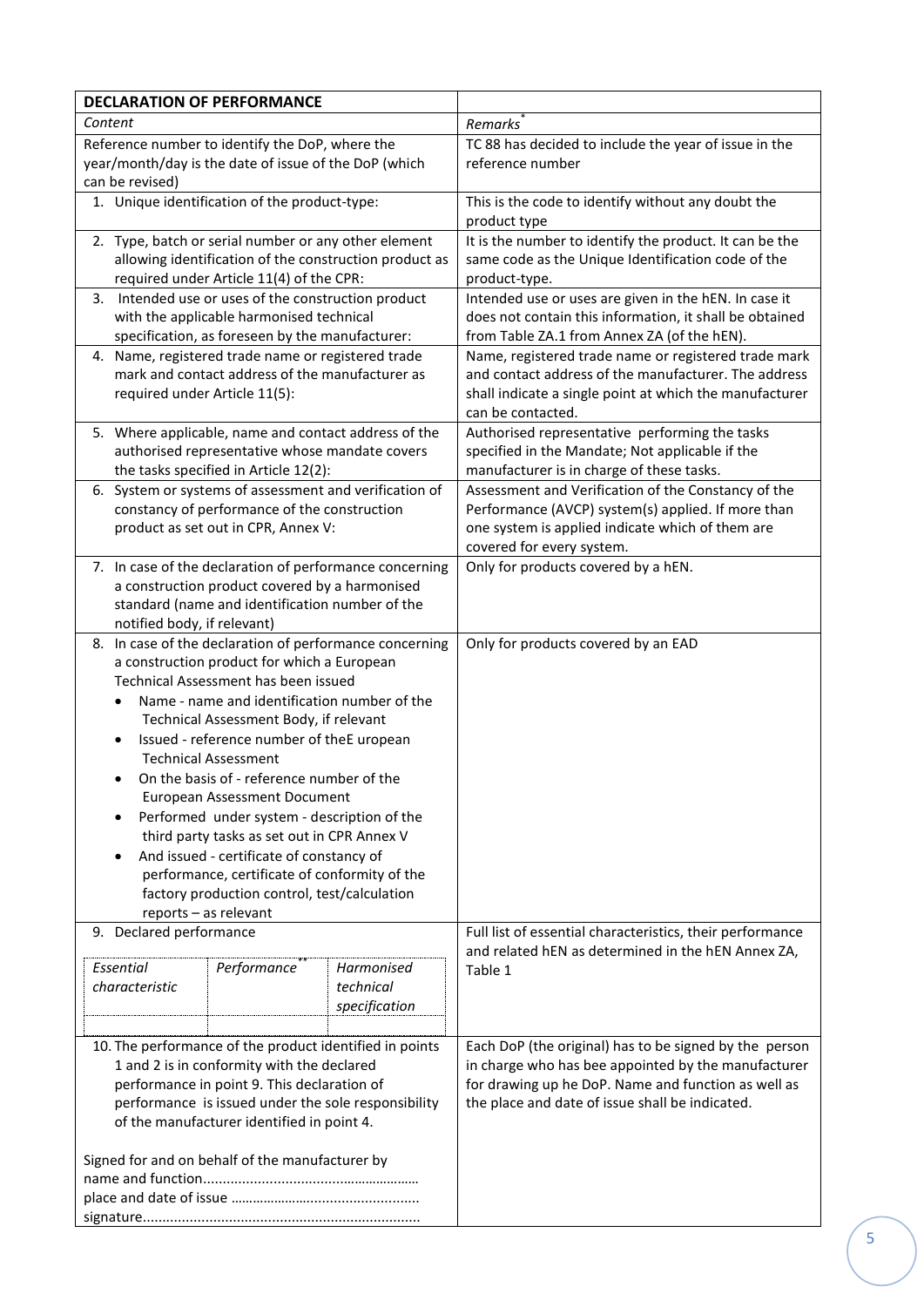\* *Every product manufactured from the same materials using the same production process and fulfilling the same essential characteristics belongs to the same product type and shall use the same identification code. The difference between product types of EPS products often can be found in the declaration of different essential characteristics.* \*\**For essential characteristics where e.g. the declaration is different for different thickness a table is needed instead of a single value in the table in point 9.*

Where minimum or maximum values have been set in the technical specifications, these need not be repeated in the DoP. Classes of performance may be declared within the DoP, with the key to the classes appearing in the technical specification. A detailed knowledge of the technical specification is therefore often needed.

Provided that the manufacturer has met the requirements of at least one characteristic in the DoP, they are not required to determine and/or declare values relating to characteristics for which regulations do not exist in the chosen market sector (i.e. Member State/intended use). In these cases, a declaration of 'no performance determined' (NPD) may be made, as provided for in the hEN.

This means that different DoPs may appear in different Member states. E.g. For cavity wall insulation: if Member State 1 has requirements on dimensional stability under specified temperature and humidity conditions and Member State 2 has not, the DoP in Member 1 must contain a declaration on that dimensional stability, but not in Member State 2.

For custom made products, a DoP is not always necessary. Custom made products are not included in this Guidance.

#### *Hazardous and Dangerous substances*

Where applicable, the DoP should be accompanied by information on the release of hazardous substances from the construction product to improve the possibilities for sustainable construction. In all existing hENs no information of the way of expressing this information is given yet.

For the content of dangerous substances, EPS falls under REACH. Information on REACH must be available on a website and eventually (on request) been sent to a customer (within 40 days after the request).

### <span id="page-5-0"></span>*6.CE marking*

CE marking shall be affixed to those products a manufacturer has drawn up a DoP. It indicates that a product is consistent with its Declaration of Performance (DoP) as made by the manufacturer.

By affixing the CE marking the manufacturer indicates he takes responsibility for the conformity of the product with the declared performance. CE marking enables a product to be placed legally on the market in any Member State. However, this does not necessarily mean that the product will be suitable for all end uses in all Member States.

If the performance of one or more declared characteristics does not meet the requirements of local Building Regulations, the product is not suitable for the intended application in that area.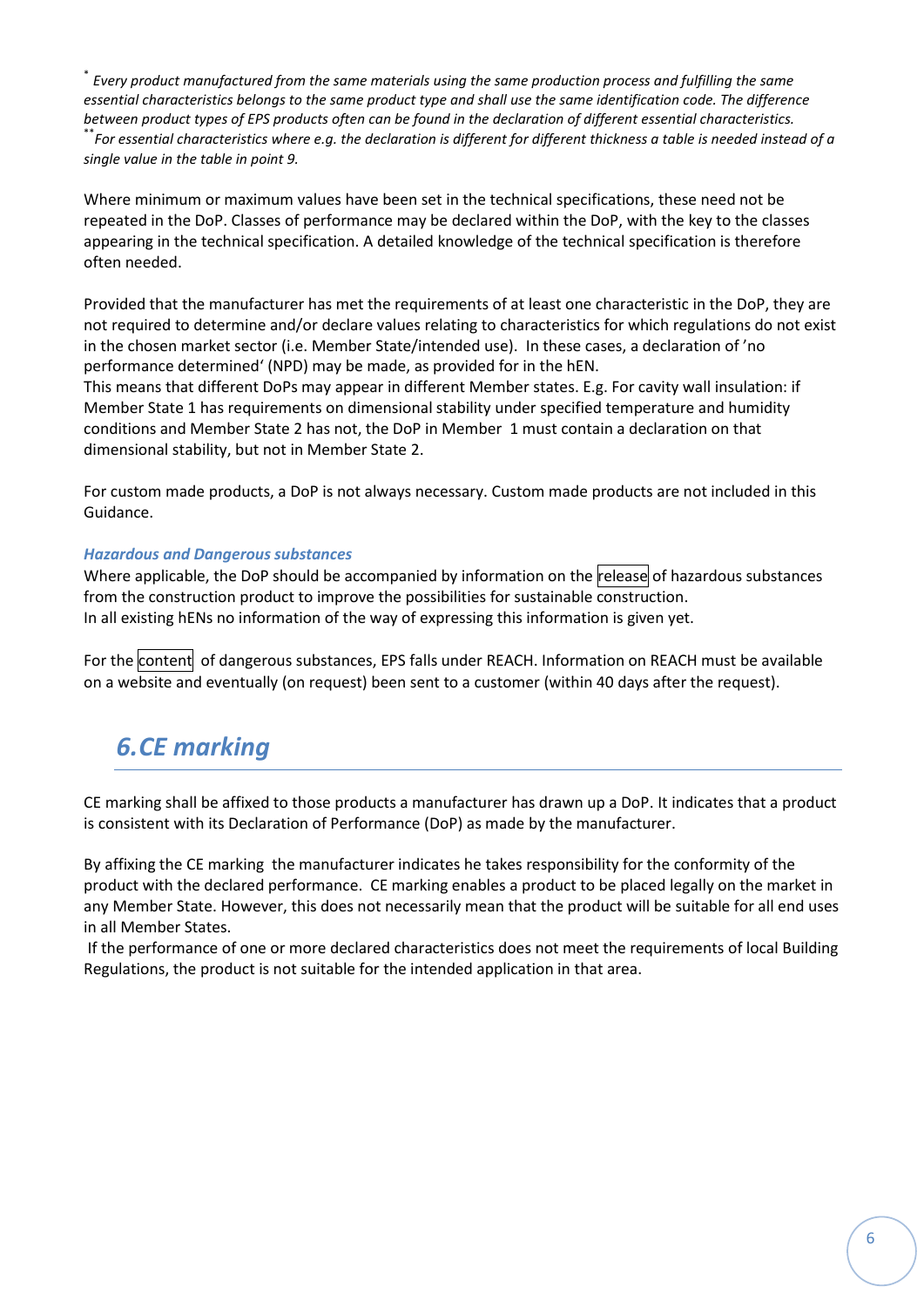#### *Content of CE marking*

The requirements on the content of a CE marking are given hereunder. Examples of two CE markings connected to corresponding DoP's are given in Appendix A.



## <span id="page-6-0"></span>*7.Assessment and verification of constancy of performance*

The system of Assessment and Verification of Constancy of Performance (AVCP) defines the degree of involvement of third parties in assessing the conformity of the product according to the relevant technical specification(s). To achieve this, the CPR describes five main elements:

- Factory production control (FPC) on the basis of documented, permanent and internal control of production in a factory, in accordance with the relevant harmonised technical specifications
- Initial inspection of the manufacturing plant and of FPC
- Continuous surveillance, assessment and evaluation of FPC
- Determination of product type on the basis of type testing, type calculation, tabulated values and/or descriptive documentation of the product
- Audit testing of samples taken before placing the product on the market.

 $\overline{a}$ 

<sup>2</sup> and

 $^3$  For characteristics where e.g. the declaration is different for different thickness a table is needed instead of a single *value*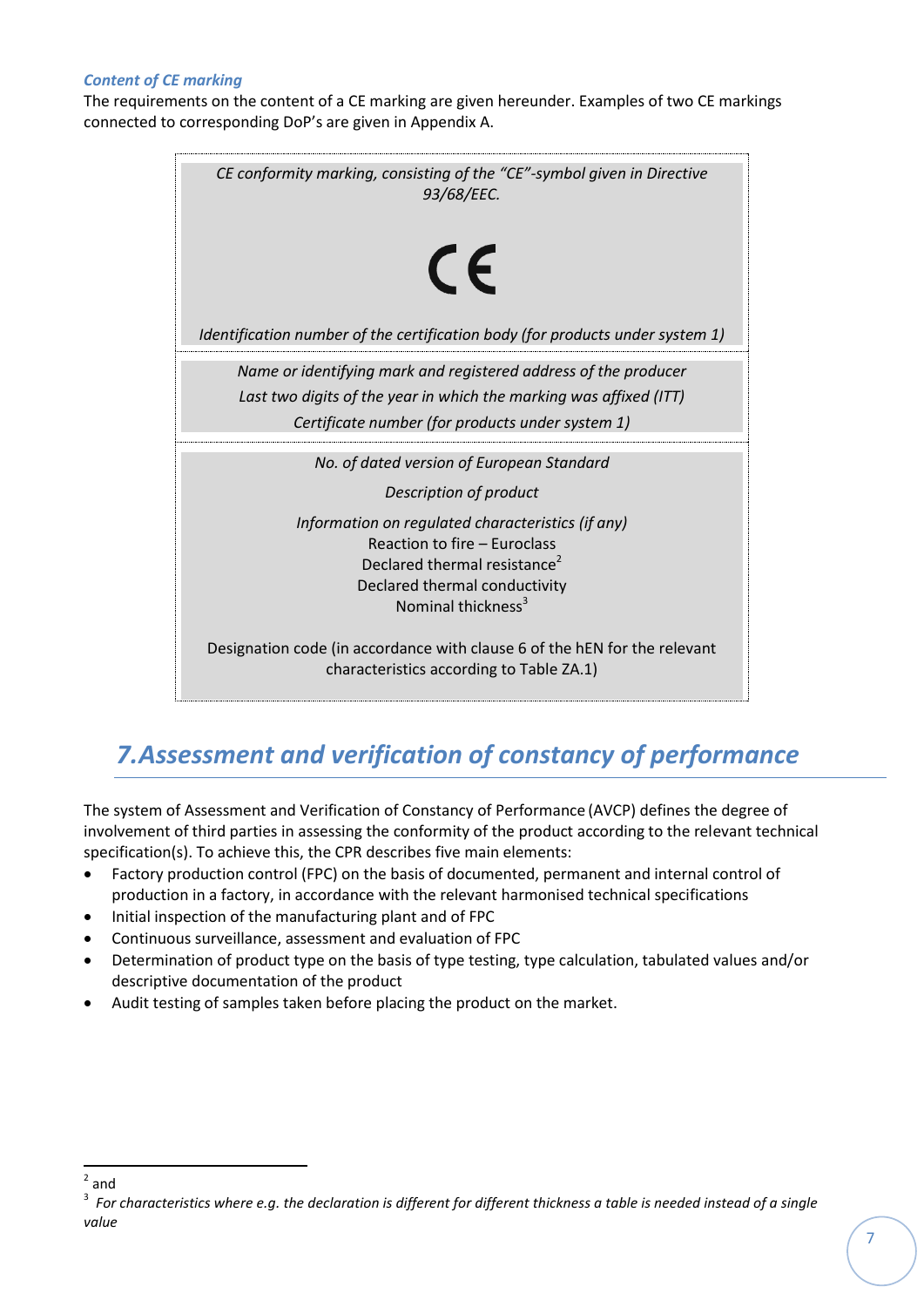Depending on the system of AVCP one or more of those elements are to be used. The five systems of AVCP and the level of involvement of notified bodies in each is as follows:

- System 1+ Product certification comprising the issuing of a certificate of constancy of performance with determination of the product-type, continuous surveillance and audit testing by a notified product certification body
- System 1 Product certification comprising the issuing of a constancy of performance with determination of the product-type and continuous surveillance by a notified product certification body
- System 2+ Factory production control certification with continuous surveillance by a notified factory production control certification body
- System 3 Determination of product type by a notified testing laboratory
- System 4 Manufacturer's tasks only

The tasks for the manufacturer and for any notified body for each system are summarised in Appendix C.

For all systems the manufacturer is required to have a fully documented FPC system. The records have to be kept for ten years. The criteria are included in the harmonised technical specification, which reference to EN 13172 (currently under revision).

The procedures for conformity assessment for a product are set out in the relevant technical specification. For standards these appear usually in Annex ZA.2, and for ETAs in a section in the relevant EAD/ETA.

An outline of the manufacturer's DoP and for the certificate of constancy of performance (if relevant), will be included in Annex ZA.3 of the hEN or in a section in the relevant EAD.

### <span id="page-7-0"></span>*8.Voluntary additional marks*

The only legal mark required to show that a product has been legally placed on the market under the CPR is the CE marking.

Recital 33 of the CPR states: "… other markings may be used, provided that they help to improve the protection of users of construction products and are not covered by existing EU harmonisation legislation".

Manufacturers can use voluntary marks where they add value to the CE marking and do not cause confusion. For example:

- to support information in respect of the 'voluntary' (non-harmonised) part of a hEN.
- to include additional third-party involvement above that required by the prescribed system of AVCP, such as durability, installation etc., that is outside of the scope of the harmonised technical specification.
- to place the test characteristics in context in the area of use, e.g. in relation to Building Regulation compliance.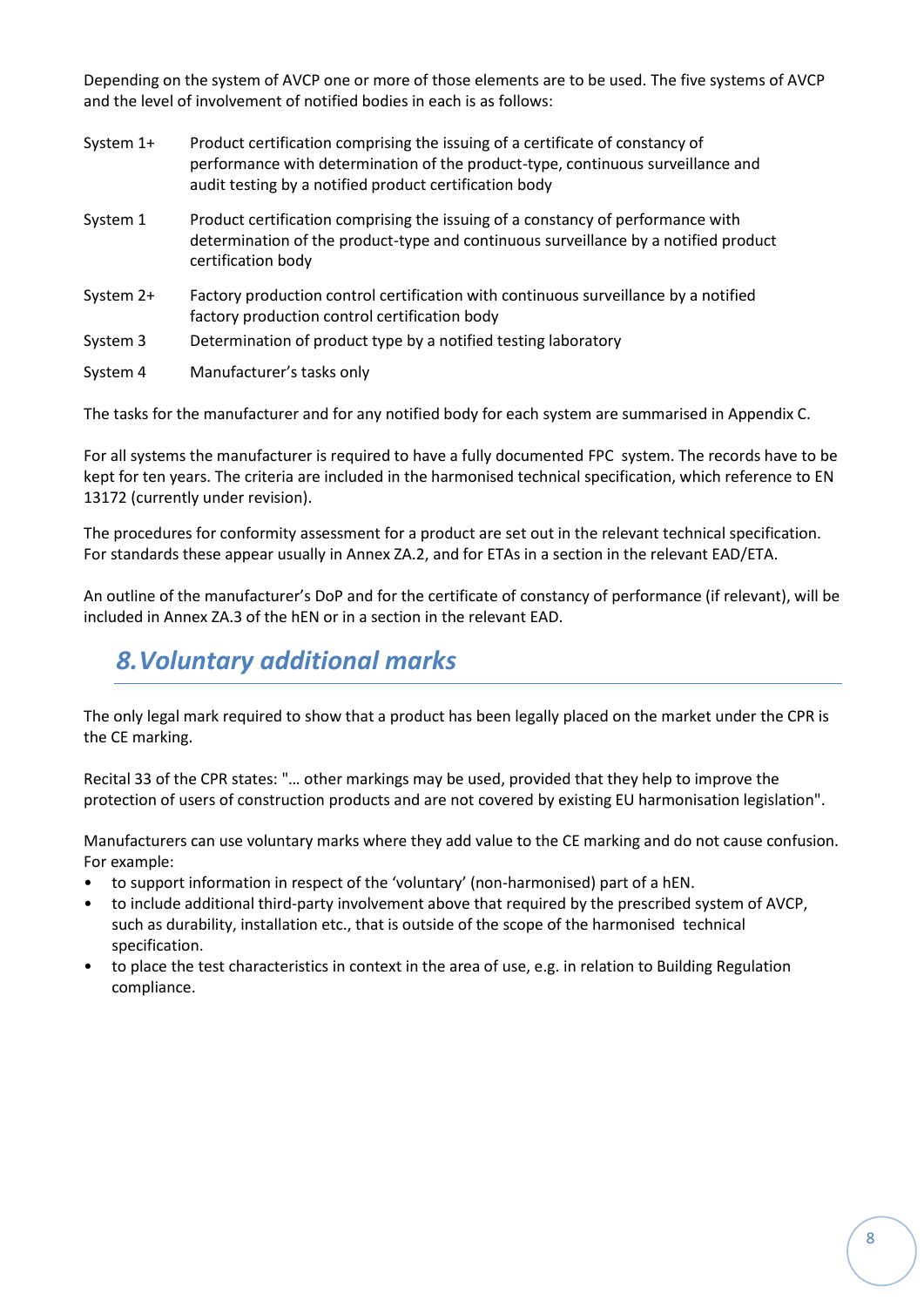## <span id="page-8-0"></span>*9.Implications*

#### *Time line*

The CPR will entry in force the 1<sup>st</sup> July 2013. Before that date, manufacturers must provide a Declaration of Conformity and CE marking in accordance to the CPD, for products placed on the market before the 1<sup>st</sup> of July 2013. Before July 1<sup>st</sup> 2013 manufacturers may voluntary provide a DoP and CE marking in accordance with the CPR. However, for new products or products with modified performance to be placed on the market after this date, manufacturers are obliged to provide a DoP and CE marking based on an appropriate AVCP system in accordance with the CPR. Next to that he can provide information on the content of hazardous substances (not regulated in hEN's yet), Instructions and safety information. hEN's will be upgraded to the CPR as soon as possible.

#### *Manufacturers*

Manufacturers must be aware of the harmonised technical specifications and changes hereto. The introduction of the CPR implies that for all products put on the market, a DoP and CE marking must be made. The DoP must be made in the language of the Member State the product is put on the market, This means that a manufacturer must familiarise himself with the relevant product requirements set in that Member State.

Other important actions for the manufacturer include:

- keeping the technical documentation for a period of 10 years after the construction product has been placed on the market
- keeping the records of the FPC for a period of 10 years after the construction product has been placed on the market
- keeping a register of all complaints about a product's non-conformance or product recalls, and keeping distributors informed of any product recalls
- adherence to specific marking requirements see CPR Articles11.4 & 11.5
- supplying instructions and safety information in the language of the Member State in which the product is being sold.
- taking immediate corrective measures if a product is found not to be in conformity with the DoP
- ensuring that the product maintains its conformity with the DoP after storage and distribution
- providing all relevant information about a product if a request is made by a competent national authority.

#### *Public bodies*

Articles 8.4 and 8.5 of the CPR place obligations on Member States to ensure that the use of construction products bearing CE marking shall not be impeded by rules imposed by public bodies or private bodies acting as a public undertaking. Those acting as such a body, in a monopoly position or under a public mandate should not specify the performance of products other than in accordance with the basic requirements covered by the harmonised section of the hEN or ETA under which the CE marking is applied. The obligations placed on public procurers by the CPR also have implications for any industry association or other body drafting an industry wide standard specification or standard that is intended to or hoped to be adopted by public procurers. Authors of such documents must also take account of other legislation that affects public procurers.

#### *Designers / Contractors*

Providing local Building Regulations are met, designers, specifiers and users are free to set their own requirements on the performance of the works and, therefore, construction products. The information contained in the DoP should allow them to make comparisons between products as the methods of assessment, test and declaration of results will be the same.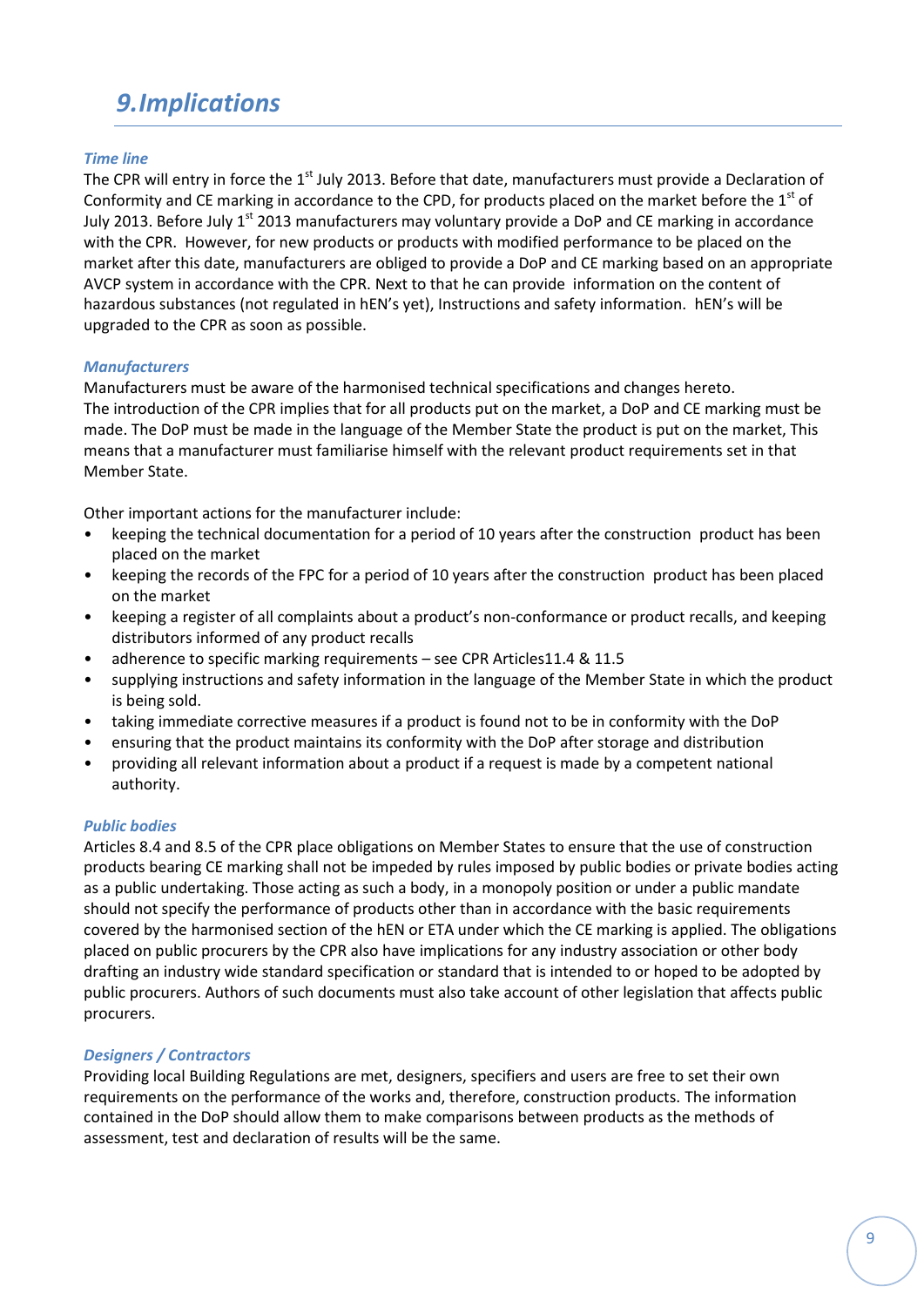# <span id="page-9-0"></span>*10. Service providers*

#### *Notified bodies*

Notified bodies are the product certification bodies, FPC certification bodies and testing laboratories, who are considered to be competent to carry out the conformity assessment tasks. Such bodies are first approved by their respective Member States and then notified to the European Commission and other Member States. A complete list can be found on the website o[f NANDO](http://ec.europa.eu/enterprise/newapproach/nando/) (New Approach Notified and Designated Organisations) Information system. Hence, they are variously called 'approved bodies', 'designated bodies' or' notified bodies'. They are referred to as 'notified bodies' in this Guidance.

Once a harmonised technical specification is available for their product, a manufacturer can choose any notified body within the EC for the required AVCP system. He does not have to use a body operating in the same country as the place of manufacture or where the product is to be used.

With respect to the function of notified bodies involved in the AVCP for construction products, distinction must be made between:

- testing laboratory: a notified laboratory which carries out the determination of the product-type on the basis of type testing (based on sampling carries out by the manufacturer), type calculation, tabulated values or descriptive documentation of the product.
- factory production control certification body: a notified body possessing the necessary competence and responsibility to carry out factory production control certification in accordance with given rules of procedure and management
- product certification body: a notified body possessing the necessary competence and responsibility to carry out product certification in accordance with given rules of procedure and management.

For EPS products usually AVCP system 3 is applicable.

#### *Technical Assessment Bodies (TAB's)*

These are organisations designated by their respective Member States as competent to produce EADs, assess products and, on this basis, to issue ETAs. The name and address of each TAB and the product areas for which it is designated are communicated to the European Commission and other Member States. The process of issuing the ETA in first instance is a separate process from the subsequent AVCP procedures. Hence, once an ETA has been issued for a product, the manufacturer should choose a competent notified body to carry out the AVCP system procedures.

<span id="page-9-1"></span>Technical Assessment Bodies carry out assessments and issue European Technical Assessments in the product areas (listed in the CPR Annex IV) for which they have been designated.

### *11. Transition issues*

#### *hEN*

Construction products which have been placed on the market and have the CE marking affixed in accordance with the CPD before 1 July 2013 are deemed to comply with the CPR. A manufacturer may draw up a DoP on the basis of a Certificate of Conformity or a Declaration of Conformity which has been issued (in accordance with the CPD) before 1 July 2013.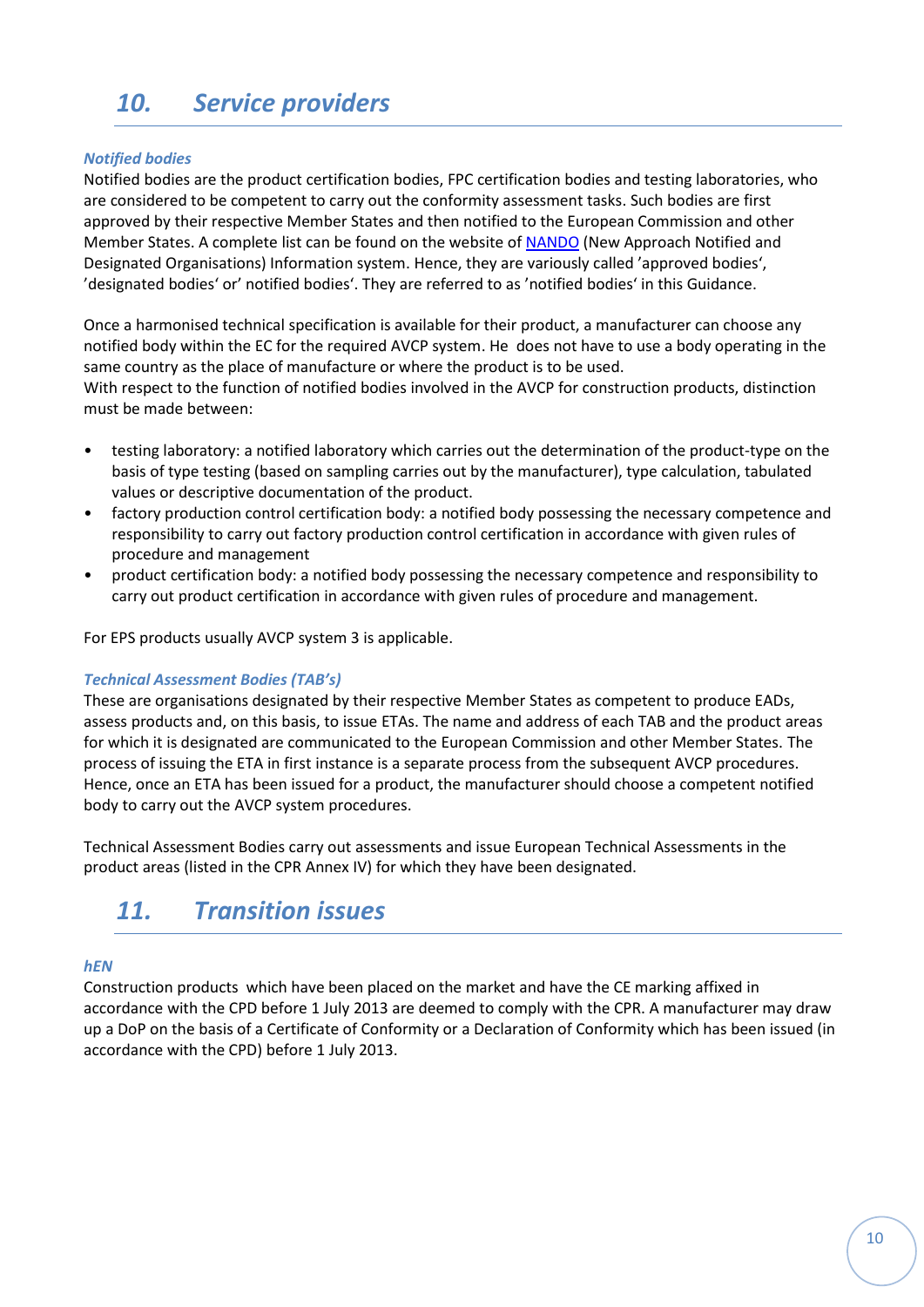#### *ETAG*

<span id="page-10-0"></span>Manufacturers may use European Technical Approvals issued in accordance with the CPD before July 1, 2013 as European Technical Assessments throughout the period of validity (usually five years from the date of issue) of those approvals. Manufacturers engaging in the process of achieving a European Technical Approval before 1 July 2013 should discuss the specific transition issues related to their case with their Approval Body/Technical Assessment Body.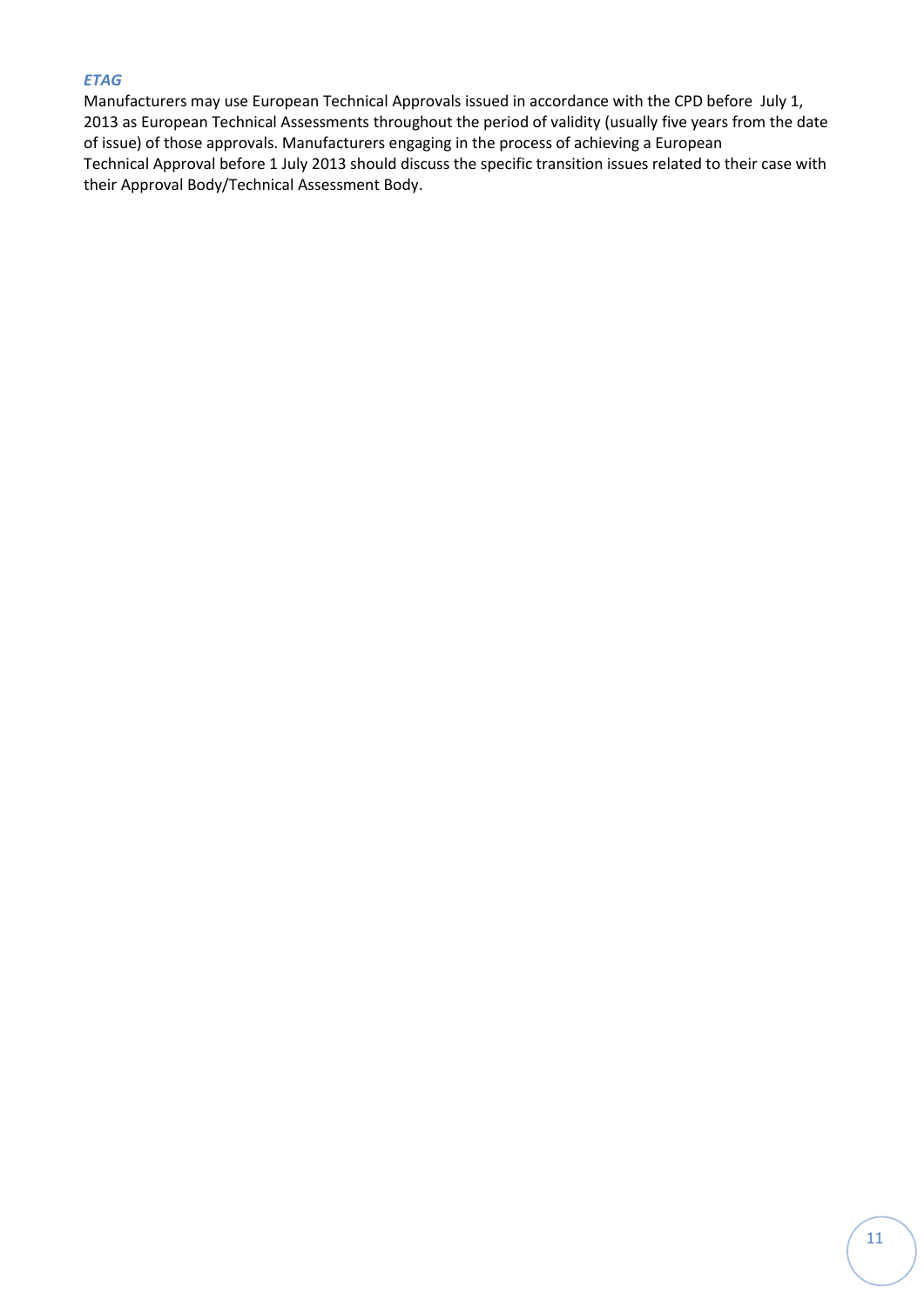# *Appendix A: Examples of DoP and CE marking*

#### *Example 1: DoP and CE marking for EPS Roofboard*

| <b>DECLARATION OF PERFORMANCE</b>                                                                                                                                    |                                                                                                                       |                  |                                                 |  |
|----------------------------------------------------------------------------------------------------------------------------------------------------------------------|-----------------------------------------------------------------------------------------------------------------------|------------------|-------------------------------------------------|--|
| No. 0123-CPR - year/month/day                                                                                                                                        |                                                                                                                       |                  |                                                 |  |
| 1. Unique identification of the<br>product-type:                                                                                                                     | <b>EPS Roofboard</b>                                                                                                  |                  |                                                 |  |
| 2. Type, batch or serial number<br>or any other element allowing<br>identification of the                                                                            | Not applicable                                                                                                        |                  |                                                 |  |
| construction product as<br>required under Article 11(4) of<br>the CPR:                                                                                               |                                                                                                                       |                  |                                                 |  |
| 3. Intended use or uses of the<br>construction product with the<br>applicable harmonised technical<br>specification, as foreseen by the<br>manufacturer:             | <b>Thermal insulation for buildings</b>                                                                               |                  |                                                 |  |
| 4. Name, registered trade name<br>or registered trade mark and<br>contact address of the<br>manufacturer as required under<br>Article 11(5):                         | <b>EPS Co Ltd</b><br><b>PO Box 100</b><br><b>B-1050 Brussels</b>                                                      |                  |                                                 |  |
| 5. Where applicable, name and<br>contact address of the<br>authorised representative<br>whose mandate covers the<br>tasks specified in Article 12(2):                | Not applicable                                                                                                        |                  |                                                 |  |
| 6. System or systems of<br>assessment and verification of<br>constancy of performance of<br>the construction product as set<br>out in CPR, Annex V:                  | <b>AVCP system 3</b>                                                                                                  |                  |                                                 |  |
| 7. In case of the declaration of<br>performance concerning a<br>construction product covered<br>by a harmonised standard:                                            | Notified testing laboratory No. 12345 performed the determination of the<br>product type on the basis of type testing |                  |                                                 |  |
| 8. In case of the declaration of<br>Not applicable<br>performance concerning a<br>construction product for which<br>a European Technical<br>Assementhas been issued: |                                                                                                                       |                  |                                                 |  |
| 9. Declared performance                                                                                                                                              |                                                                                                                       |                  |                                                 |  |
| <b>Essential characteristic</b>                                                                                                                                      | Performance                                                                                                           |                  | <b>Harmonised</b><br>technical<br>specification |  |
| <b>Reaction to Fire</b>                                                                                                                                              | Reaction to Fire of the product as<br>placed on the market                                                            | E                | EN 13163:2012                                   |  |
| Continuous glowing<br>combustion                                                                                                                                     | Continuous glowing combustion                                                                                         | NPD <sup>*</sup> |                                                 |  |
| Water permeability                                                                                                                                                   | Water absorption                                                                                                      | <b>NPD</b>       |                                                 |  |
| Release of dangerous<br>substances to the indoor<br>environment                                                                                                      | Relase of dangerous substances                                                                                        | NPD <sup>*</sup> |                                                 |  |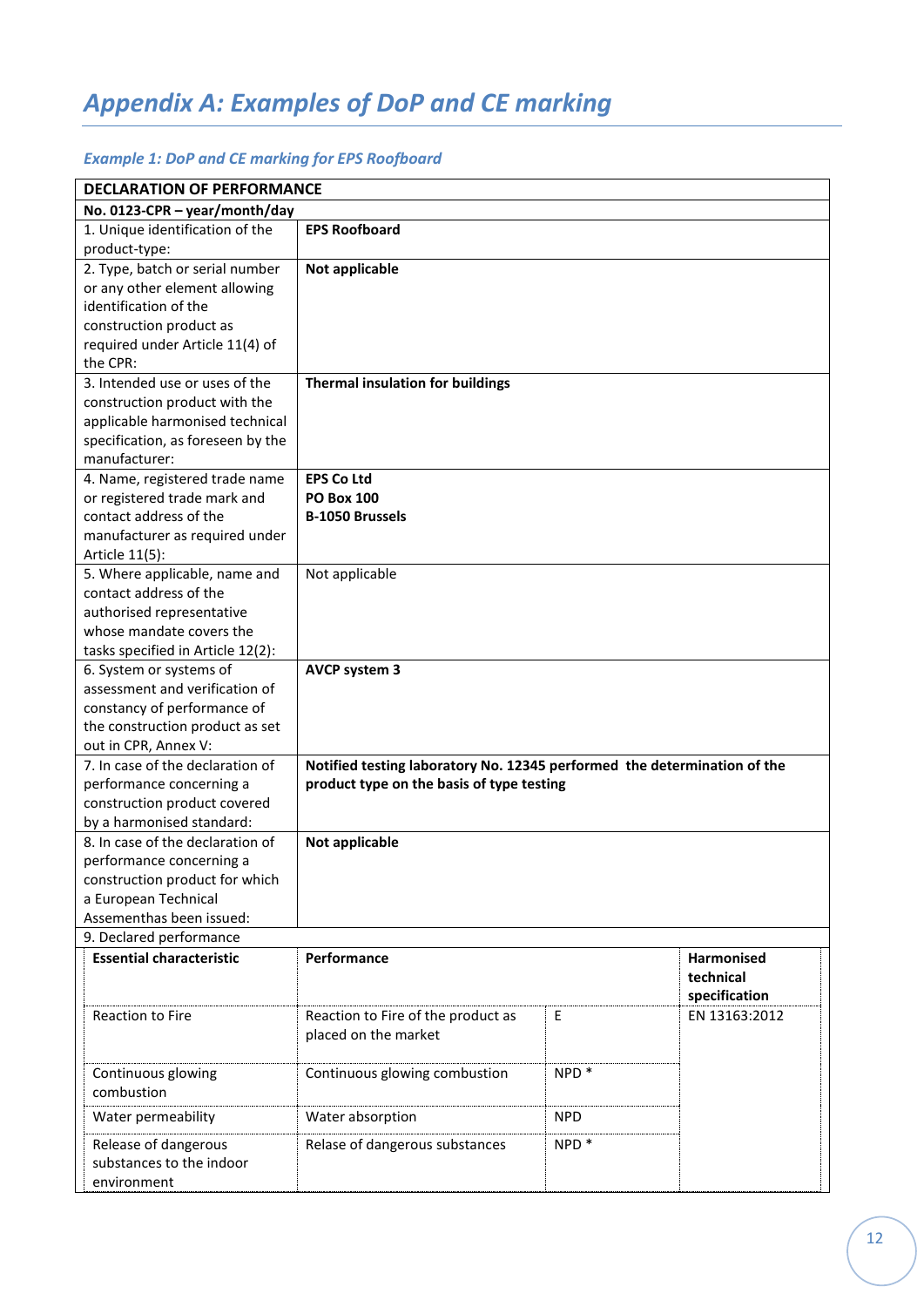| Direct airborne sound                           | Dynamic stiffness                                                                                                  | <b>NPD</b>                 |  |
|-------------------------------------------------|--------------------------------------------------------------------------------------------------------------------|----------------------------|--|
| insulation index                                |                                                                                                                    |                            |  |
| Thermal resistance                              | Thermal resistance                                                                                                 | See Table 1                |  |
|                                                 | Thermal conductivity                                                                                               | $\lambda_{D} = 0.032 W/mK$ |  |
|                                                 | Thickness tolerance                                                                                                | T <sub>2</sub>             |  |
| Water vapour permeability                       | Water vapour transmission                                                                                          | <b>NPD</b>                 |  |
| Compressive strength                            | Compressive stress                                                                                                 | CS(10)100                  |  |
| Tensile strength                                | Bending strength                                                                                                   | <b>BS150</b>               |  |
| Durability of reaction to fire                  | <b>Durability characteristics</b>                                                                                  | Pass                       |  |
| against heat, weathering,                       |                                                                                                                    |                            |  |
| ageing/degradation                              |                                                                                                                    |                            |  |
| Durability of thermal resistance                | Durability characteristics                                                                                         | Pass                       |  |
| against heat, weathering,                       |                                                                                                                    |                            |  |
| ageing/degradation                              |                                                                                                                    |                            |  |
| Durability of compressive                       | Compressive creep                                                                                                  | <b>NPD</b>                 |  |
| strength against ageing and                     |                                                                                                                    |                            |  |
| degradation                                     |                                                                                                                    |                            |  |
| *: No EN test method available                  |                                                                                                                    |                            |  |
| Table 1                                         |                                                                                                                    |                            |  |
| Nominal thickness                               | Thermal resistance $R_D$ (m <sup>2</sup> K/W)                                                                      |                            |  |
| mm                                              |                                                                                                                    |                            |  |
| 80                                              | 2,5                                                                                                                |                            |  |
| 90                                              | 2,8                                                                                                                |                            |  |
| 100                                             | 3,1                                                                                                                |                            |  |
| 120                                             | 3,7                                                                                                                |                            |  |
| 140                                             | 4,3                                                                                                                |                            |  |
| 180                                             | 5,6                                                                                                                |                            |  |
| 200                                             | 6,2                                                                                                                |                            |  |
|                                                 | 10. The performance of the product identified in points 1 and 2 is in conformity with the declared performance in  |                            |  |
|                                                 | point 9. This declaration of performance is issued under the sole responsibility of the manufacturer identified in |                            |  |
| point 4.                                        |                                                                                                                    |                            |  |
| Signed for and on behalf of the manufacturer by |                                                                                                                    |                            |  |
|                                                 |                                                                                                                    |                            |  |
|                                                 |                                                                                                                    |                            |  |
|                                                 |                                                                                                                    |                            |  |
|                                                 |                                                                                                                    |                            |  |

| EPS Co Ltd, PO Box 100, B-1050 Brussels |  |  |
|-----------------------------------------|--|--|
| 13                                      |  |  |
| No. 0123-CPR - year/month/day           |  |  |
| EN 13163:2012                           |  |  |
| <b>EPS Roofboard</b>                    |  |  |
| $RtF - E$                               |  |  |
| $\lambda_{D}$ - 0,032 W/m·K             |  |  |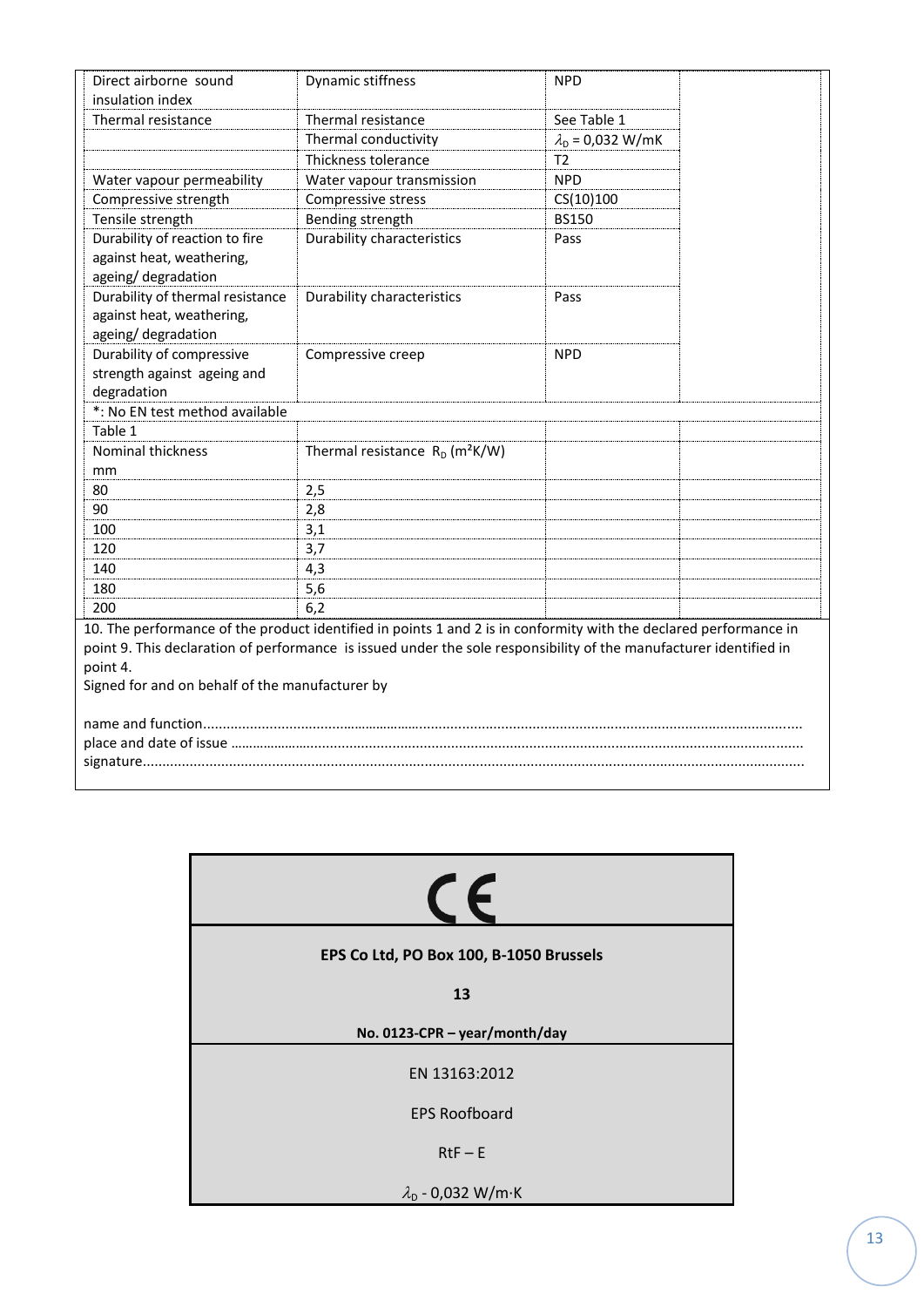| EPS - EN 13163 - T1 - S1 - P3 - DS(70;90)3 - CS(10)100 - BS150 |                              |  |
|----------------------------------------------------------------|------------------------------|--|
| $d_N$<br>(mm)                                                  | R <sub>D</sub><br>$(m^2K/W)$ |  |
| 80                                                             | 2,5                          |  |
| 90                                                             | 2,8                          |  |
| 100                                                            | 3,1                          |  |
| 120                                                            | 3,7                          |  |
| 140                                                            | 4,3                          |  |
| 180                                                            | 5,6                          |  |
| 200                                                            | 6,2                          |  |

Г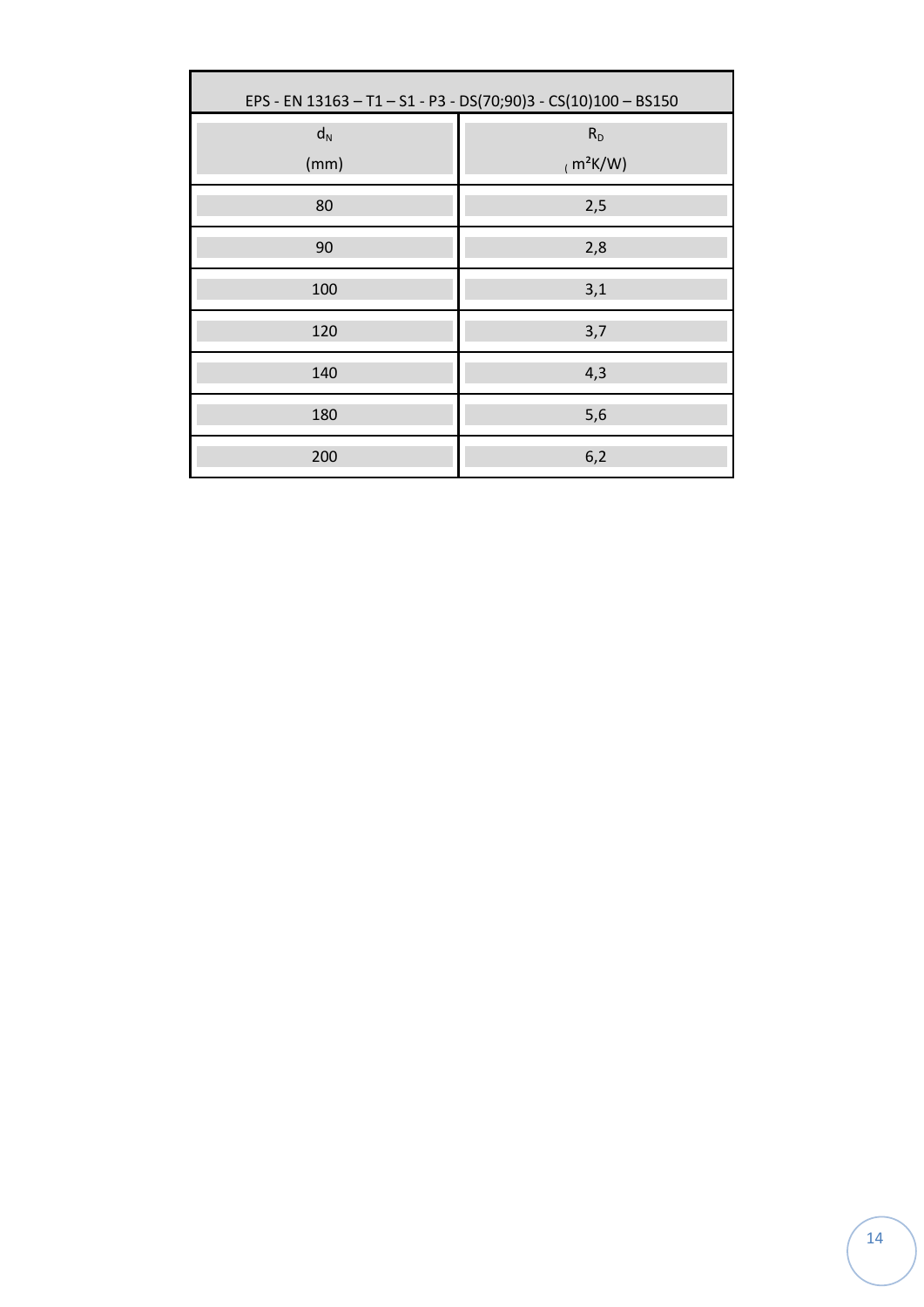#### *Example 2: DoP and CE marking for EPS Cavity wall Insulation1.*

| <b>DECLARATION OF PERFORMANCE</b>                |                                                                          |                    |                   |
|--------------------------------------------------|--------------------------------------------------------------------------|--------------------|-------------------|
| No. 0456-CPR - year/month/day                    |                                                                          |                    |                   |
| 1. Unique identification of the<br>product-type: | <b>EPS cavity Extra</b>                                                  |                    |                   |
| 2. Type, batch or serial number                  | Not applicable                                                           |                    |                   |
| or any other element allowing                    |                                                                          |                    |                   |
| identification of the                            |                                                                          |                    |                   |
| construction product as                          |                                                                          |                    |                   |
| required under Article 11(4) of                  |                                                                          |                    |                   |
| the CPR:                                         |                                                                          |                    |                   |
| 3. Intended use or uses of the                   | <b>Thermal insulation for buildings</b>                                  |                    |                   |
| construction product with the                    |                                                                          |                    |                   |
| applicable harmonised technical                  |                                                                          |                    |                   |
| specification, as foreseen by the                |                                                                          |                    |                   |
| manufacturer:                                    |                                                                          |                    |                   |
| 4. Name, registered trade name                   | <b>EPS Co Ltd</b>                                                        |                    |                   |
| or registered trade mark and                     | <b>PO Box 100</b>                                                        |                    |                   |
| contact address of the                           | <b>B-1050 Brussels</b>                                                   |                    |                   |
| manufacturer as required under                   |                                                                          |                    |                   |
| Article 11(5):                                   |                                                                          |                    |                   |
| 5. Where applicable, name and                    | Not applicable                                                           |                    |                   |
| contact address of the                           |                                                                          |                    |                   |
| authorised representative                        |                                                                          |                    |                   |
| whose mandate covers the                         |                                                                          |                    |                   |
| tasks specified in Article 12(2):                |                                                                          |                    |                   |
| 6. System or systems of                          | <b>AVCP system 3</b>                                                     |                    |                   |
| assessment and verification of                   |                                                                          |                    |                   |
| constancy of performance of                      |                                                                          |                    |                   |
| the construction product as set                  |                                                                          |                    |                   |
| out in CPR, Annex V:                             |                                                                          |                    |                   |
| 7. In case of the declaration of                 | Notified testing laboratory No. 12345 performed the determination of the |                    |                   |
| performance concerning a                         | product type on the basis of type testing                                |                    |                   |
| construction product covered                     |                                                                          |                    |                   |
| by a harmonised standard:                        |                                                                          |                    |                   |
| 8. In case of the declaration of                 | Not applicable                                                           |                    |                   |
| performance concerning a                         |                                                                          |                    |                   |
| construction product for which                   |                                                                          |                    |                   |
| a European Technical                             |                                                                          |                    |                   |
| Assementhas been issued:                         |                                                                          |                    |                   |
| 9. Declared performance                          |                                                                          |                    |                   |
| <b>Essential characteristic</b>                  | Performance                                                              |                    | <b>Harmonised</b> |
|                                                  |                                                                          |                    | technical         |
|                                                  |                                                                          |                    | specification     |
| <b>Reaction to Fire</b>                          | Reaction to Fire of the product as                                       | E                  | EN 13163:2012     |
|                                                  | placed on the market                                                     |                    |                   |
|                                                  |                                                                          |                    |                   |
| Continuous glowing                               | Continuous glowing combustion                                            | $NPD$ <sup>*</sup> |                   |
| combustion                                       |                                                                          |                    |                   |
| Water permeability                               | Water absorption                                                         | <b>NPD</b>         |                   |
| Release of dangerous                             | Release of dangerous substances                                          | NPD <sup>*</sup>   |                   |
| substances to the indoor                         |                                                                          |                    |                   |
| environment                                      |                                                                          |                    |                   |
| Direct airborne sound                            | Dynamic stiffness                                                        | <b>NPD</b>         |                   |
| insulation index                                 |                                                                          |                    |                   |
| Thermal resistance                               | Thermal resistance                                                       | See Table          |                   |
|                                                  | Thermal conductivity                                                     | 0,035 W/mK         |                   |
| <b>Nominal thickness</b>                         | Thickness tolerance                                                      | T(2)               |                   |
| Water vapour permeability                        | Water vapour transmission                                                | <b>NPD</b>         |                   |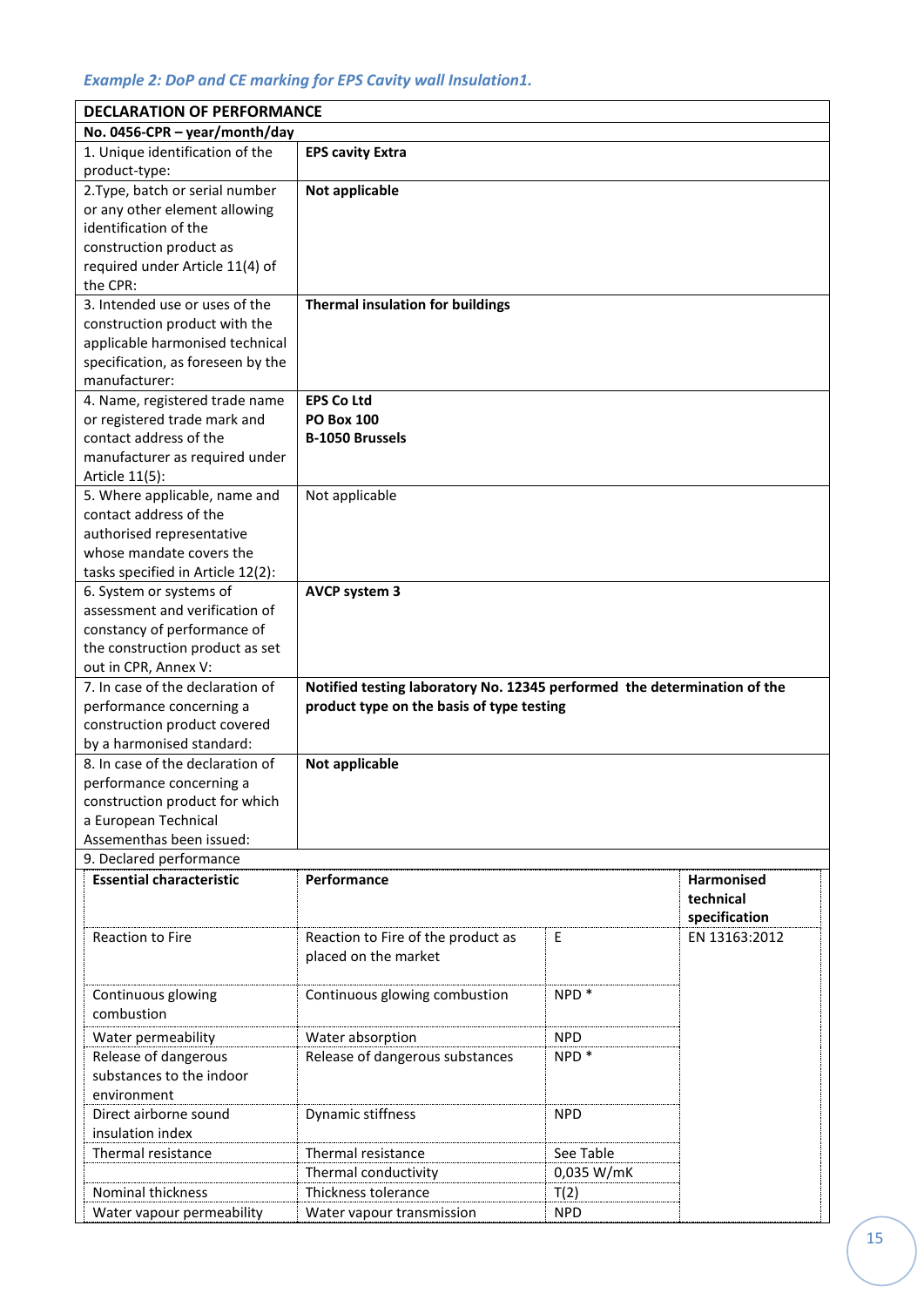| Compressive strength                            | Compressive stress                                                                                                 | <b>NPD</b> |  |
|-------------------------------------------------|--------------------------------------------------------------------------------------------------------------------|------------|--|
| Tensile strength                                | Bendingstrentgh                                                                                                    | <b>NPD</b> |  |
| Durability of reaction to fire                  | Durability characteristics                                                                                         | Pass       |  |
| against heat, weathering,                       |                                                                                                                    |            |  |
| ageing/ degradation                             |                                                                                                                    |            |  |
| Durability of thermal resistance                | Durability characteristics                                                                                         | Pass       |  |
| against heat, weathering,                       |                                                                                                                    |            |  |
| ageing/ degradation                             |                                                                                                                    |            |  |
| Durability of compressive                       | Compressive creep                                                                                                  | <b>NPD</b> |  |
| strength ageing and                             |                                                                                                                    |            |  |
| degradation                                     |                                                                                                                    |            |  |
| *: No EN test method available                  |                                                                                                                    |            |  |
| Table 1                                         |                                                                                                                    |            |  |
| <b>Nominal thickness</b>                        | Thermal resistance $R_D$ m <sup>2</sup> K/W                                                                        |            |  |
| mm                                              |                                                                                                                    |            |  |
| 60                                              | 1,7                                                                                                                |            |  |
| 75                                              | 2,1                                                                                                                |            |  |
| 90                                              | 2,5                                                                                                                |            |  |
| 105                                             | 3,0                                                                                                                |            |  |
| 120                                             | 3,4                                                                                                                |            |  |
| 150                                             | 4.2                                                                                                                |            |  |
|                                                 | 10. The performance of the product identified in points 1 and 2 is in conformity with the declared performance in  |            |  |
|                                                 | point 9. This declaration of performance is issued under the sole responsibility of the manufacturer identified in |            |  |
| point 4.                                        |                                                                                                                    |            |  |
| Signed for and on behalf of the manufacturer by |                                                                                                                    |            |  |
|                                                 |                                                                                                                    |            |  |
|                                                 |                                                                                                                    |            |  |
|                                                 |                                                                                                                    |            |  |

| $\epsilon$    |                                            |  |
|---------------|--------------------------------------------|--|
|               | EPS Co Ltd, PO Box 100, B-1050 Brussels    |  |
|               | 13                                         |  |
|               | No. 0456-CPR - year/month/day              |  |
| EN 13163:2012 |                                            |  |
|               | <b>EPS cavity Extra</b>                    |  |
|               | $RtF - E$                                  |  |
|               | $\lambda_{D}$ - 0,034 W/m·K                |  |
|               | EPS - EN 13163 - T1 - S1 - P3 - DS(70;90)3 |  |
| $d_N$         | $R_D$                                      |  |
| (mm)          | $(m^2K/W)$                                 |  |
| 80            | 2,3                                        |  |
| 90            | 2,6                                        |  |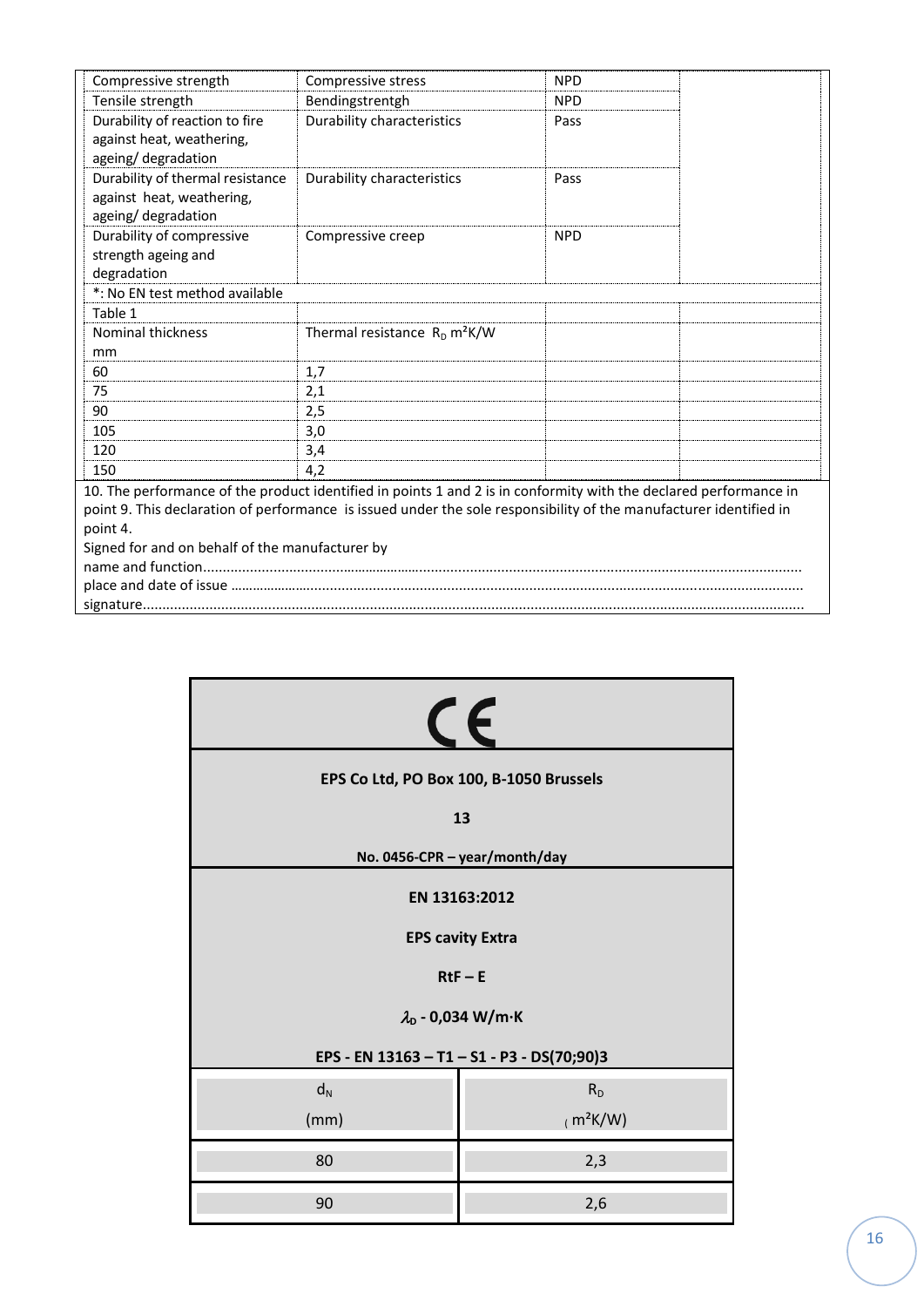| 100 | 2,9 |
|-----|-----|
| 120 | 3,5 |
| 150 | 4,4 |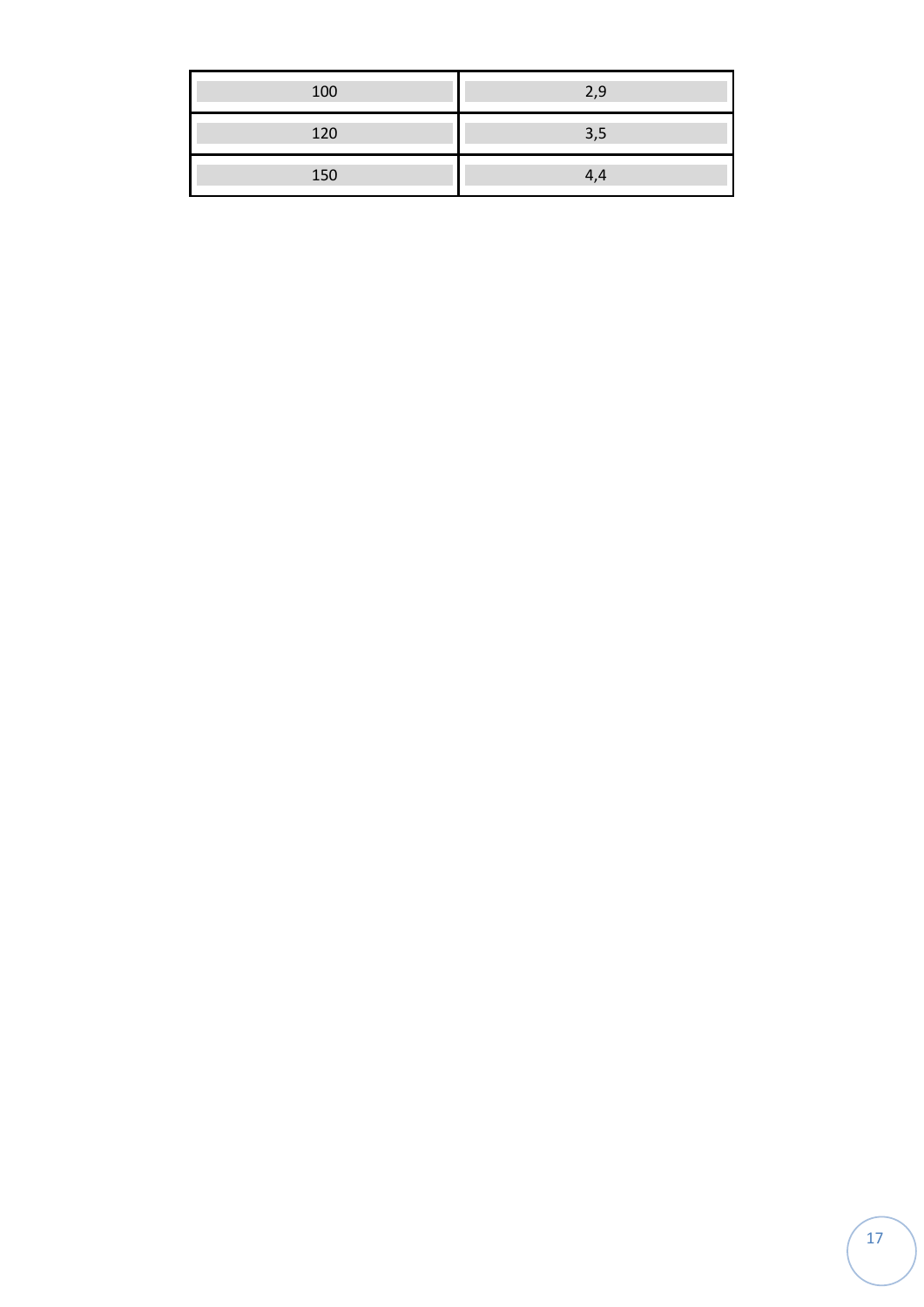#### *Example 3: DoP and CE marking for EPS Road slab*

NOTE: The text in red and italic does not need to be given

|                                                     | <b>DECLARATION OF PERFORMANCE</b>                                                                                     |                  |                   |  |  |
|-----------------------------------------------------|-----------------------------------------------------------------------------------------------------------------------|------------------|-------------------|--|--|
| No. 0789-CPR - year/month/day                       |                                                                                                                       |                  |                   |  |  |
| 1. Unique identification of the                     | <b>EPS Road slab</b>                                                                                                  |                  |                   |  |  |
| product-type:                                       |                                                                                                                       |                  |                   |  |  |
| 2. Type, batch or serial number                     | Not applicable                                                                                                        |                  |                   |  |  |
| or any other element allowing                       |                                                                                                                       |                  |                   |  |  |
| identification of the construction                  |                                                                                                                       |                  |                   |  |  |
| product as required under Article                   |                                                                                                                       |                  |                   |  |  |
| $11(4)$ of the CPR:                                 |                                                                                                                       |                  |                   |  |  |
| 3. Intended use or uses of the                      | Civil engineering application                                                                                         |                  |                   |  |  |
| construction product with the                       |                                                                                                                       |                  |                   |  |  |
| applicable harmonised technical                     |                                                                                                                       |                  |                   |  |  |
| specification, as foreseen by the                   |                                                                                                                       |                  |                   |  |  |
| manufacturer:                                       |                                                                                                                       |                  |                   |  |  |
| 4. Name, registered trade name                      | <b>EPS Co Ltd</b>                                                                                                     |                  |                   |  |  |
| or registered trade mark and                        | <b>PO Box 100</b>                                                                                                     |                  |                   |  |  |
| contact address of the                              | <b>B-1050 Brussels</b>                                                                                                |                  |                   |  |  |
| manufacturer as required under                      |                                                                                                                       |                  |                   |  |  |
| Article 11(5):                                      |                                                                                                                       |                  |                   |  |  |
| 5. Where applicable, name and                       | Not applicable                                                                                                        |                  |                   |  |  |
| contact address of the authorised                   |                                                                                                                       |                  |                   |  |  |
| representative whose mandate                        |                                                                                                                       |                  |                   |  |  |
| covers the tasks specified in                       |                                                                                                                       |                  |                   |  |  |
| Article 12(2):                                      |                                                                                                                       |                  |                   |  |  |
| 6. System or systems of                             | <b>AVCP system 3</b>                                                                                                  |                  |                   |  |  |
| assessment and verification of                      |                                                                                                                       |                  |                   |  |  |
| constancy of performance of the                     |                                                                                                                       |                  |                   |  |  |
| construction product as set out in<br>CPR, Annex V: |                                                                                                                       |                  |                   |  |  |
| $\overline{7}$ . In case of the declaration of      |                                                                                                                       |                  |                   |  |  |
| performance concerning a                            | Notified testing laboratory No. 12345 performed the determination of the<br>product type on the basis of type testing |                  |                   |  |  |
| construction product covered by                     |                                                                                                                       |                  |                   |  |  |
| a harmonised standard:                              |                                                                                                                       |                  |                   |  |  |
| 8. In case of the declaration of                    | Not applicable                                                                                                        |                  |                   |  |  |
| performance concerning a                            |                                                                                                                       |                  |                   |  |  |
| construction product for which a                    |                                                                                                                       |                  |                   |  |  |
| European Technical Assementhas                      |                                                                                                                       |                  |                   |  |  |
| been issued:                                        |                                                                                                                       |                  |                   |  |  |
| 9. Declared performance                             |                                                                                                                       |                  |                   |  |  |
| <b>Essential characteristic</b>                     | Performance                                                                                                           |                  | <b>Harmonised</b> |  |  |
|                                                     |                                                                                                                       |                  | technical         |  |  |
|                                                     |                                                                                                                       |                  | specification     |  |  |
| <b>Reaction to Fire</b>                             | Reaction to fire                                                                                                      | E                |                   |  |  |
|                                                     |                                                                                                                       |                  | EN 14933:2007     |  |  |
|                                                     |                                                                                                                       |                  |                   |  |  |
| Continuous glowing combustion                       | Continuous glowing combustion                                                                                         | NPD <sup>*</sup> |                   |  |  |
| Resistance to dynamic loading                       | Resistance to cyclic compressive                                                                                      | <b>NPD</b>       |                   |  |  |
|                                                     | loading                                                                                                               |                  |                   |  |  |
| Water permeability                                  | Water absorption                                                                                                      | $WL(T)$ 3        |                   |  |  |
| Release of dangerous                                | Release of dangerous                                                                                                  | NPD <sup>*</sup> |                   |  |  |
| substances to the indoor                            | substances to the indoor                                                                                              |                  |                   |  |  |
| environment                                         | environment                                                                                                           |                  |                   |  |  |
| Thermal resistance                                  | Thermal resistance and thermal                                                                                        | <b>NPD</b>       |                   |  |  |
|                                                     | conductivity                                                                                                          |                  |                   |  |  |
|                                                     | Thickness                                                                                                             | T1               |                   |  |  |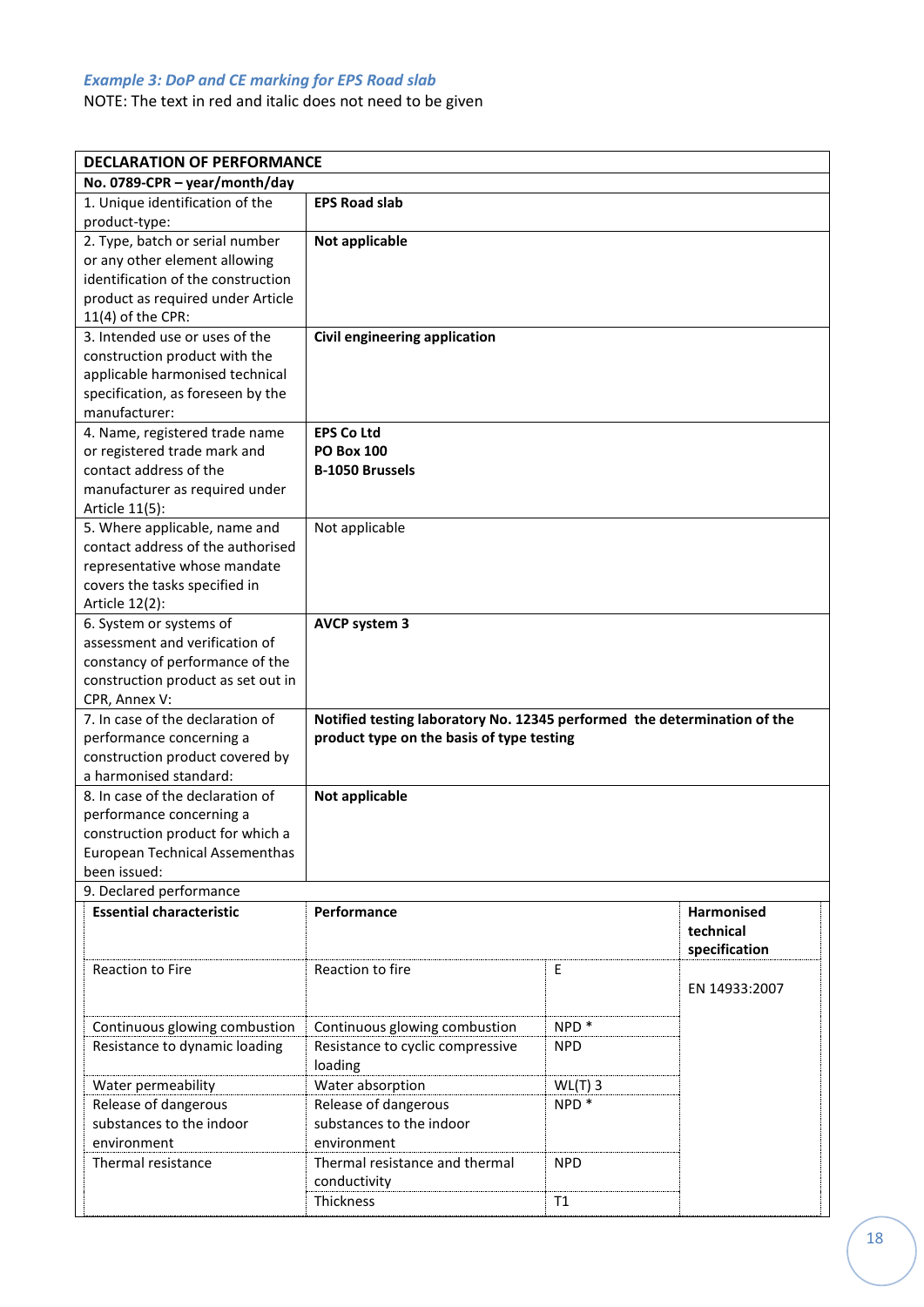| Water vapour permeability                       | Water vapour transmission                                                                                          | <b>NPD</b>   |  |
|-------------------------------------------------|--------------------------------------------------------------------------------------------------------------------|--------------|--|
| Compressive strength                            | Compressive stress                                                                                                 | CS(10)150    |  |
| Tensile/Flexural strength                       | Bending strength                                                                                                   | <b>BS200</b> |  |
| Durability of reaction to fire                  | Durability characteristics                                                                                         | Pass         |  |
| against heat, weathering,                       |                                                                                                                    |              |  |
| ageing/degradation                              |                                                                                                                    |              |  |
| Durability of thermal resistance                | Durability characteristics                                                                                         | Pass         |  |
| against ageing/degradation                      |                                                                                                                    |              |  |
| Durability of compressive                       | Compressive creep                                                                                                  | Pass         |  |
| strength against heat,                          |                                                                                                                    |              |  |
| weathering, ageing/degradation                  |                                                                                                                    |              |  |
| Durability of compressive                       |                                                                                                                    | Pass         |  |
| strength against ageing and                     |                                                                                                                    |              |  |
| degradation                                     |                                                                                                                    |              |  |
| Durability of resistance to                     | Resistance to cyclic compressive                                                                                   | Pass         |  |
| dynamic loads                                   | loading                                                                                                            |              |  |
| *: No EN test method available.                 |                                                                                                                    |              |  |
|                                                 | 10. The performance of the product identified in points 1 and 2 is in conformity with the declared performance in  |              |  |
|                                                 | point 9. This declaration of performance is issued under the sole responsibility of the manufacturer identified in |              |  |
| point 4.                                        |                                                                                                                    |              |  |
| Signed for and on behalf of the manufacturer by |                                                                                                                    |              |  |
|                                                 |                                                                                                                    |              |  |
|                                                 |                                                                                                                    |              |  |
|                                                 |                                                                                                                    |              |  |
|                                                 |                                                                                                                    |              |  |

| $\epsilon$                                       |  |  |  |
|--------------------------------------------------|--|--|--|
| EPS Co Ltd, PO Box 100, B-1050 Brussels          |  |  |  |
| 08                                               |  |  |  |
| No. 0789-CPR - year/month/day                    |  |  |  |
| EN 14933:2007                                    |  |  |  |
| <b>EPS Road slab</b>                             |  |  |  |
| $RtF - E$                                        |  |  |  |
| $d_{N}$ – 500 mm                                 |  |  |  |
| EPS - EN 14933 - T1 - WL(T)3 - CS(10)150 - BS200 |  |  |  |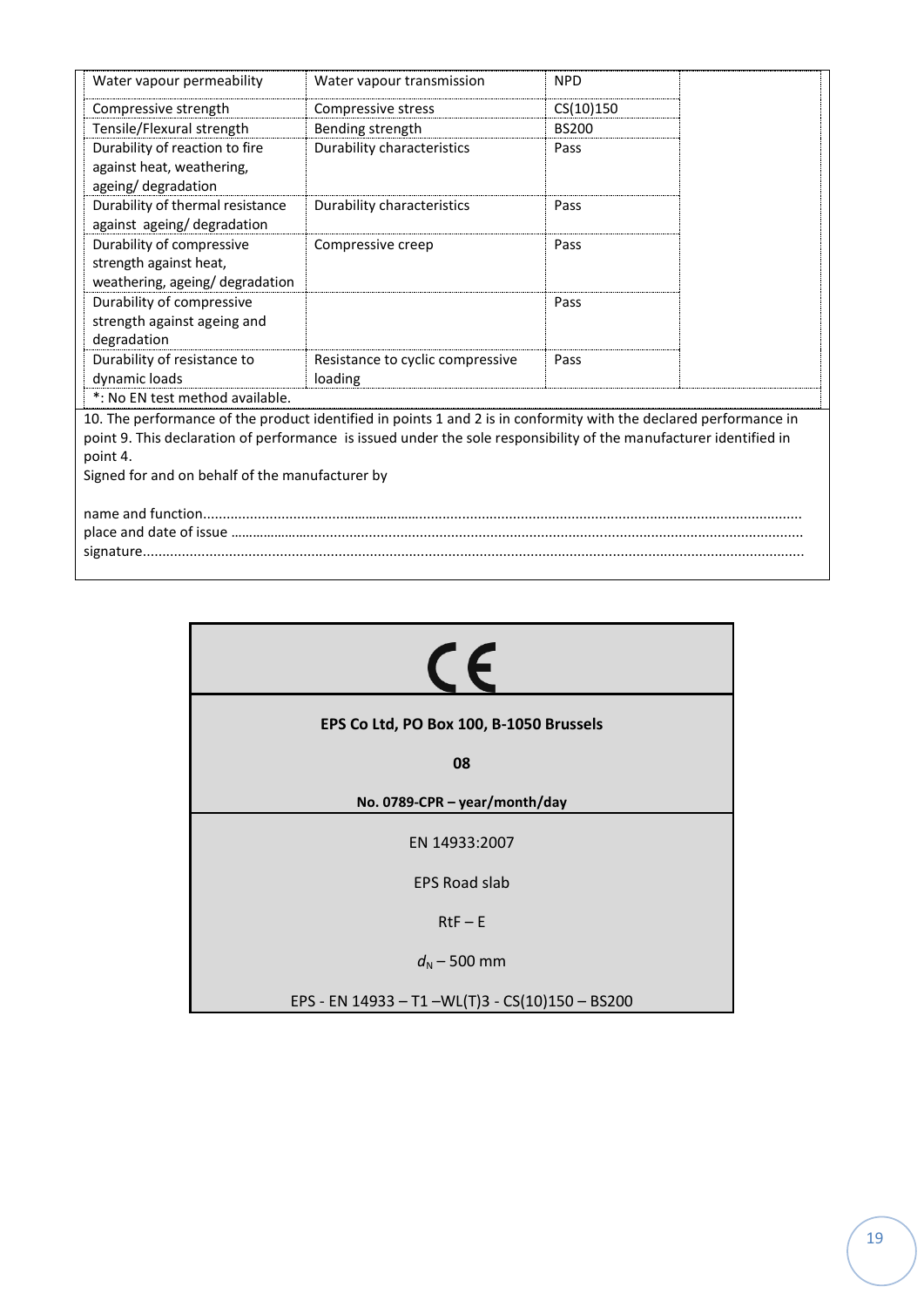#### *Example 4: DoP and CE marking for EPS pipe insulation*

| <b>DECLARATION OF PERFORMANCE</b>                          |                         |                                                                          |                              |                   |  |
|------------------------------------------------------------|-------------------------|--------------------------------------------------------------------------|------------------------------|-------------------|--|
| No. 101112-CPR - year/month/day                            |                         |                                                                          |                              |                   |  |
| 1. Unique identification of the<br>product-type:           | <b>EPS Pipe section</b> |                                                                          |                              |                   |  |
| 2. Type, batch or serial                                   |                         |                                                                          |                              |                   |  |
| number or any other element                                | Not applicable          |                                                                          |                              |                   |  |
| allowing identification of the                             |                         |                                                                          |                              |                   |  |
|                                                            |                         |                                                                          |                              |                   |  |
| construction product as                                    |                         |                                                                          |                              |                   |  |
| required under Article 11(4) of                            |                         |                                                                          |                              |                   |  |
| the CPR:                                                   |                         |                                                                          |                              |                   |  |
| 3. Intended use or uses of the                             |                         | Thermal insulation for building equipment and industrial installation    |                              |                   |  |
| construction product with the                              |                         |                                                                          |                              |                   |  |
| applicable harmonised                                      |                         |                                                                          |                              |                   |  |
| technical specification, as                                |                         |                                                                          |                              |                   |  |
| foreseen by the manufacturer:                              |                         |                                                                          |                              |                   |  |
| 4. Name, registered trade                                  | <b>EPS Co Ltd</b>       |                                                                          |                              |                   |  |
| name or registered trade mark                              | <b>PO Box 100</b>       |                                                                          |                              |                   |  |
| and contact address of the                                 | <b>B-1050 Brussels</b>  |                                                                          |                              |                   |  |
| manufacturer as required                                   |                         |                                                                          |                              |                   |  |
| under Article 11(5):                                       |                         |                                                                          |                              |                   |  |
| 5. Where applicable, name and                              | Not applicable          |                                                                          |                              |                   |  |
| contact address of the                                     |                         |                                                                          |                              |                   |  |
| authorised representative                                  |                         |                                                                          |                              |                   |  |
| whose mandate covers the                                   |                         |                                                                          |                              |                   |  |
| tasks specified in Article 12(2):                          |                         |                                                                          |                              |                   |  |
| 6. System or systems of                                    | <b>AVCP system 3</b>    |                                                                          |                              |                   |  |
| assessment and verification of                             |                         |                                                                          |                              |                   |  |
| constancy of performance of                                |                         |                                                                          |                              |                   |  |
| the construction product as                                |                         |                                                                          |                              |                   |  |
| set out in CPR, Annex V:                                   |                         |                                                                          |                              |                   |  |
| 7. In case of the declaration of                           |                         | Notified testing laboratory No. 12345 performed the determination of the |                              |                   |  |
| performance concerning a                                   |                         |                                                                          |                              |                   |  |
| construction product covered                               |                         | product type on the basis of type testing                                |                              |                   |  |
| by a harmonised standard:                                  |                         |                                                                          |                              |                   |  |
| 8. In case of the declaration of                           | Not applicable          |                                                                          |                              |                   |  |
|                                                            |                         |                                                                          |                              |                   |  |
| performance concerning a<br>construction product for which |                         |                                                                          |                              |                   |  |
|                                                            |                         |                                                                          |                              |                   |  |
| a European Technical<br>Assementhas been issued:           |                         |                                                                          |                              |                   |  |
| 9. Declared performance                                    |                         |                                                                          |                              |                   |  |
| <b>Essential characteristic</b>                            |                         | Performance                                                              |                              | <b>Harmonised</b> |  |
|                                                            |                         | technical                                                                |                              |                   |  |
|                                                            |                         |                                                                          |                              | specification     |  |
| <b>Reaction to Fire</b>                                    |                         | Reaction to fire                                                         | E                            |                   |  |
|                                                            |                         |                                                                          |                              | EN 13409: 2009 +  |  |
|                                                            |                         |                                                                          |                              | A1: 2013          |  |
| Thermal resistance                                         |                         | Thermal resistance and                                                   |                              |                   |  |
|                                                            |                         |                                                                          | $\lambda_{D}$ = 0,036 W/mK   |                   |  |
|                                                            |                         | thermal                                                                  |                              |                   |  |
|                                                            |                         | conductivity                                                             |                              |                   |  |
|                                                            |                         | Dimensional tolerances                                                   | $l: \pm 0.6$ % or $\pm 3$ mm |                   |  |
|                                                            |                         |                                                                          | $d: \pm 2$ mm                |                   |  |
|                                                            |                         |                                                                          | $D_1$ : + 2 % or +3 mm       |                   |  |
|                                                            |                         |                                                                          | $S_b: \pm 3$ mm/m            |                   |  |
| Water permeability                                         |                         | Water absorption                                                         | $WL(T)$ 3                    |                   |  |
| Water vapour permeability                                  |                         | Water vapour diffusion                                                   | <b>NPD</b>                   |                   |  |
|                                                            |                         | resistance                                                               |                              |                   |  |
| Compressive strength                                       |                         | Compressive stress                                                       | CS(10)80                     |                   |  |
| Rate of release of corrosive                               |                         | Trace quantities of water                                                | <b>NPD</b>                   |                   |  |
| substances                                                 |                         | soluble chloride ions and                                                |                              |                   |  |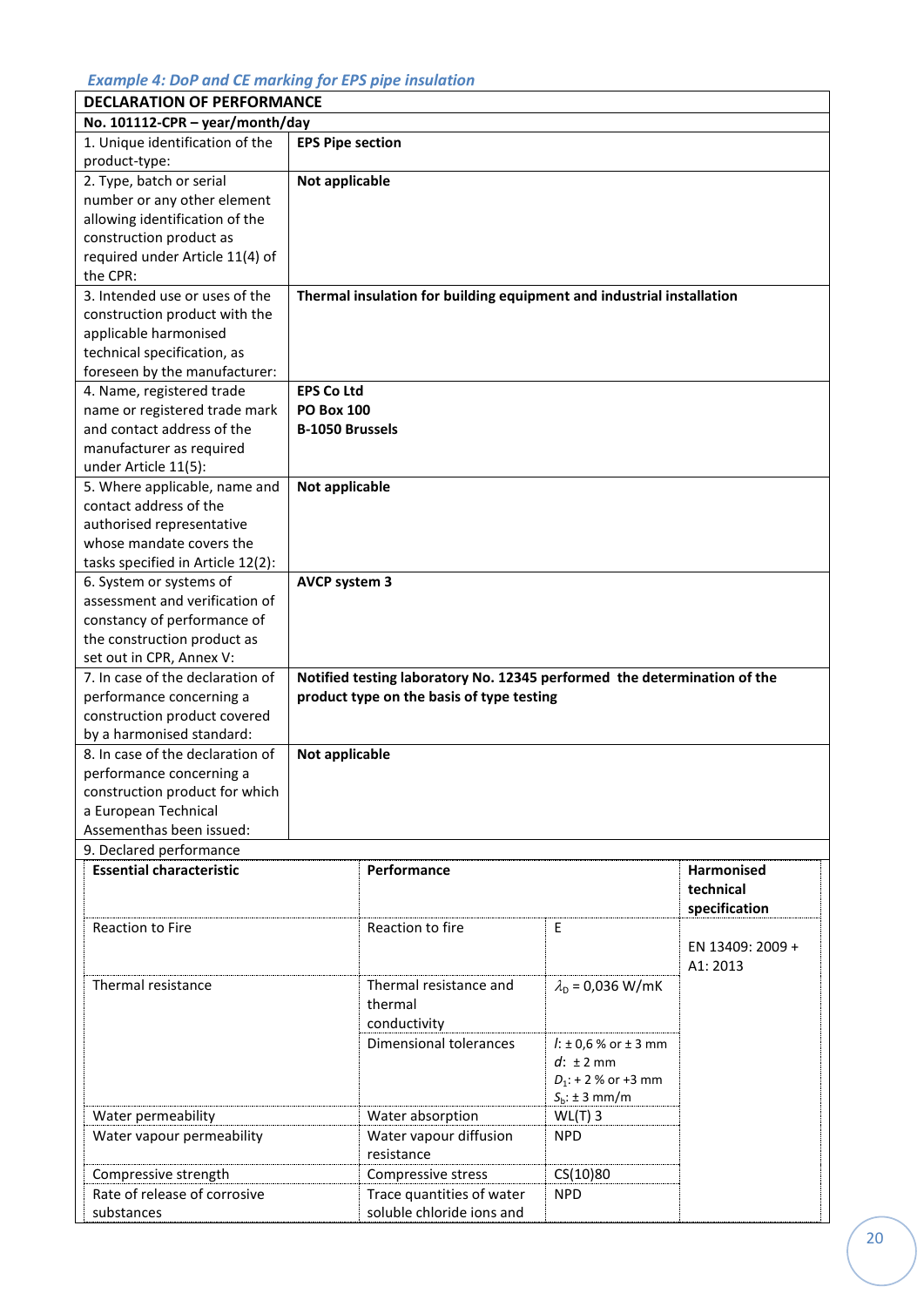|                                                                                                                    |                                                                | pH-value                         |                   |  |
|--------------------------------------------------------------------------------------------------------------------|----------------------------------------------------------------|----------------------------------|-------------------|--|
|                                                                                                                    | Release of dangerous                                           | Release of dangerous             | NPD **            |  |
|                                                                                                                    | substances to the indoor                                       | substances                       |                   |  |
|                                                                                                                    | environment                                                    |                                  |                   |  |
|                                                                                                                    | Continuous glowing combustion                                  | Continuous glowing<br>combustion | NPD <sup>**</sup> |  |
|                                                                                                                    | Durability of reaction to fire against<br>ageing/degradation   | Durability characteristics       | Pass              |  |
|                                                                                                                    | Durability of thermal resistance against<br>ageing/degradation | Durability characteristics       | Pass              |  |
|                                                                                                                    | Durability of reaction to fire against high<br>temperature     | Durability characteristics       | Pass              |  |
|                                                                                                                    | Durability of thermal resistance against<br>high temperature   | Durability characteristics       | Pass              |  |
|                                                                                                                    | *: whichever gives the greatest numerical tolerance            |                                  |                   |  |
|                                                                                                                    | **: No EN test method available.                               |                                  |                   |  |
| 10. The performance of the product identified in points 1 and 2 is in conformity with the declared performance in  |                                                                |                                  |                   |  |
| point 9. This declaration of performance is issued under the sole responsibility of the manufacturer identified in |                                                                |                                  |                   |  |
| point 4.                                                                                                           |                                                                |                                  |                   |  |
| Signed for and on behalf of the manufacturer by                                                                    |                                                                |                                  |                   |  |
|                                                                                                                    |                                                                |                                  |                   |  |
|                                                                                                                    |                                                                |                                  |                   |  |

| EPS Co Ltd, PO Box 100, B-1050 Brussels    |  |  |  |
|--------------------------------------------|--|--|--|
| 08                                         |  |  |  |
| No. 101112-CPR - year/month/day            |  |  |  |
| EN 14309: 2009 + A1: 2013                  |  |  |  |
| <b>EPS Pipe section</b>                    |  |  |  |
| $RtF - E$                                  |  |  |  |
| $\lambda_{D} = 0.036 W/mK$                 |  |  |  |
| $d - 85$ mm                                |  |  |  |
| EPS - EN 14933 - WL(T)3 - CS(10)60 - BS100 |  |  |  |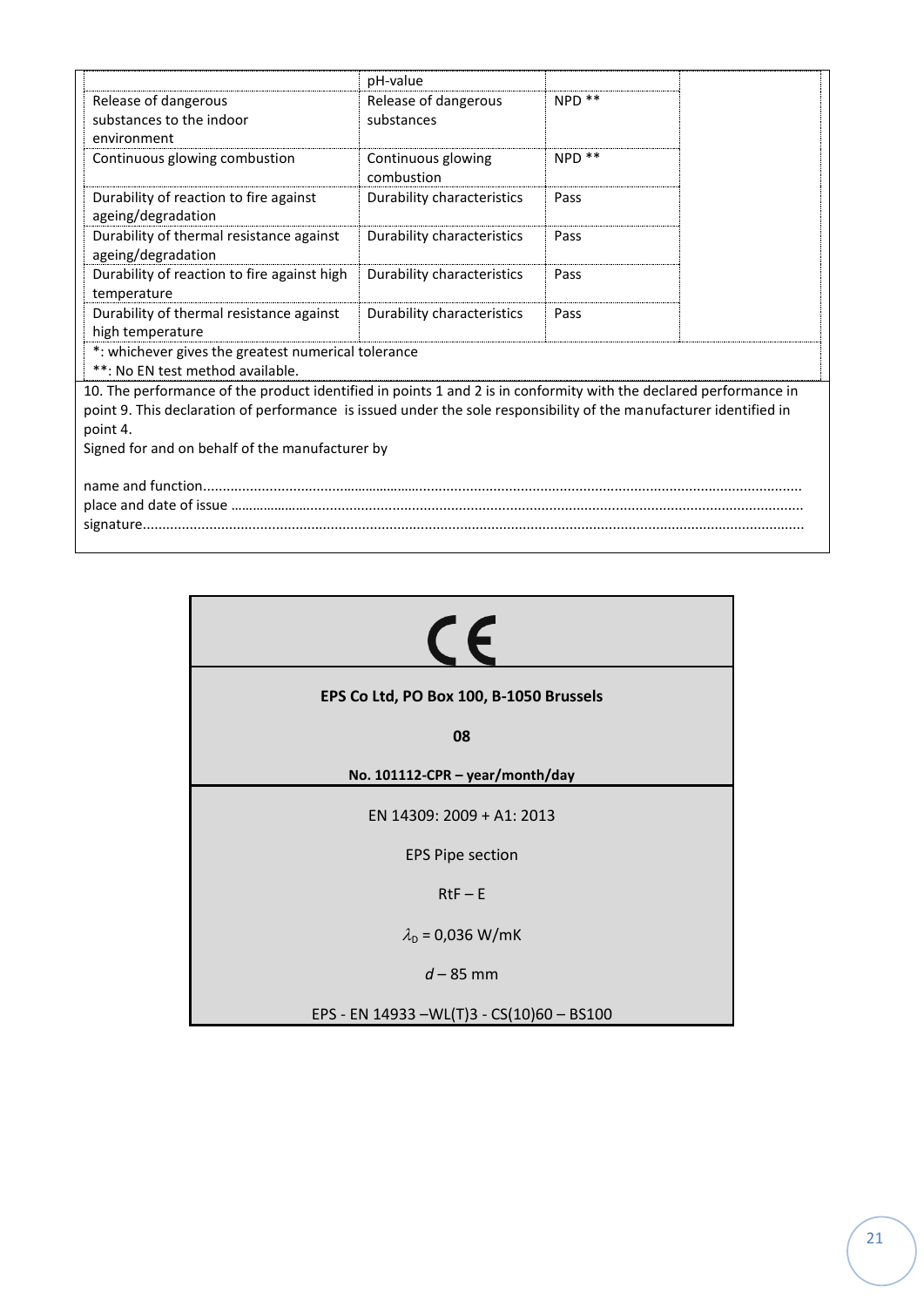# <span id="page-21-0"></span>*Appendix B: Terminology*

| <b>Equivalent terms</b>                 |                                                                |  |  |
|-----------------------------------------|----------------------------------------------------------------|--|--|
| <b>CPD</b>                              | <b>CPR</b>                                                     |  |  |
| Essential requirement (ER)              | <b>Basic Requirement (BR)</b>                                  |  |  |
| Attestation of conformity (AoC)         | Assessment and Verification of Constancy of Performance (AVCP) |  |  |
| Evaluation of Conformity (EoC)          | Verification of the Constancy of Performance (VCP)             |  |  |
| Declaration of Conformity (DoC)         | Declaration of Performance (DoP)                               |  |  |
| Initial Type testing (ITT)              | Product Type determination (PTD)                               |  |  |
| <b>Factory Production Control (FPC)</b> | <b>Factory Production Control (FPC)</b>                        |  |  |
| Characteristics                         | <b>Essential characteristics</b>                               |  |  |

| <b>Abbreviations</b> |                                                                |
|----------------------|----------------------------------------------------------------|
| <b>AVCP</b>          | Assessment and Verification of Constancy of Performance        |
| <b>CEN</b>           | Comité Européen de Normalisation                               |
| <b>CENELEC</b>       | Comité Européen de Normalisation Électrotechnique              |
| <b>CPD</b>           | <b>Construction Products Directive</b>                         |
| <b>CPR</b>           | <b>Construction Products Regulation</b>                        |
| <b>DoP</b>           | Declaration of Performance                                     |
| EAD                  | <b>European Assessment Document</b>                            |
| EC.                  | <b>European Commission</b>                                     |
| EEA                  | European Economic Area                                         |
| <b>EOTA</b>          | European Organisation for Technical Approvals                  |
| <b>ETA</b>           | <b>European Technical Assessment</b>                           |
| <b>FPC</b>           | <b>Factory Production Control</b>                              |
| <b>ETAG</b>          | European Technical Approval Guideline                          |
| hEN                  | Harmonised European standard                                   |
| <b>NANDO</b>         | New Approach Notified and Designated Organisations Information |
|                      | System                                                         |
| <b>NPD</b>           | No performance determined                                      |
| <b>TAB</b>           | <b>Technical Assessment Body</b>                               |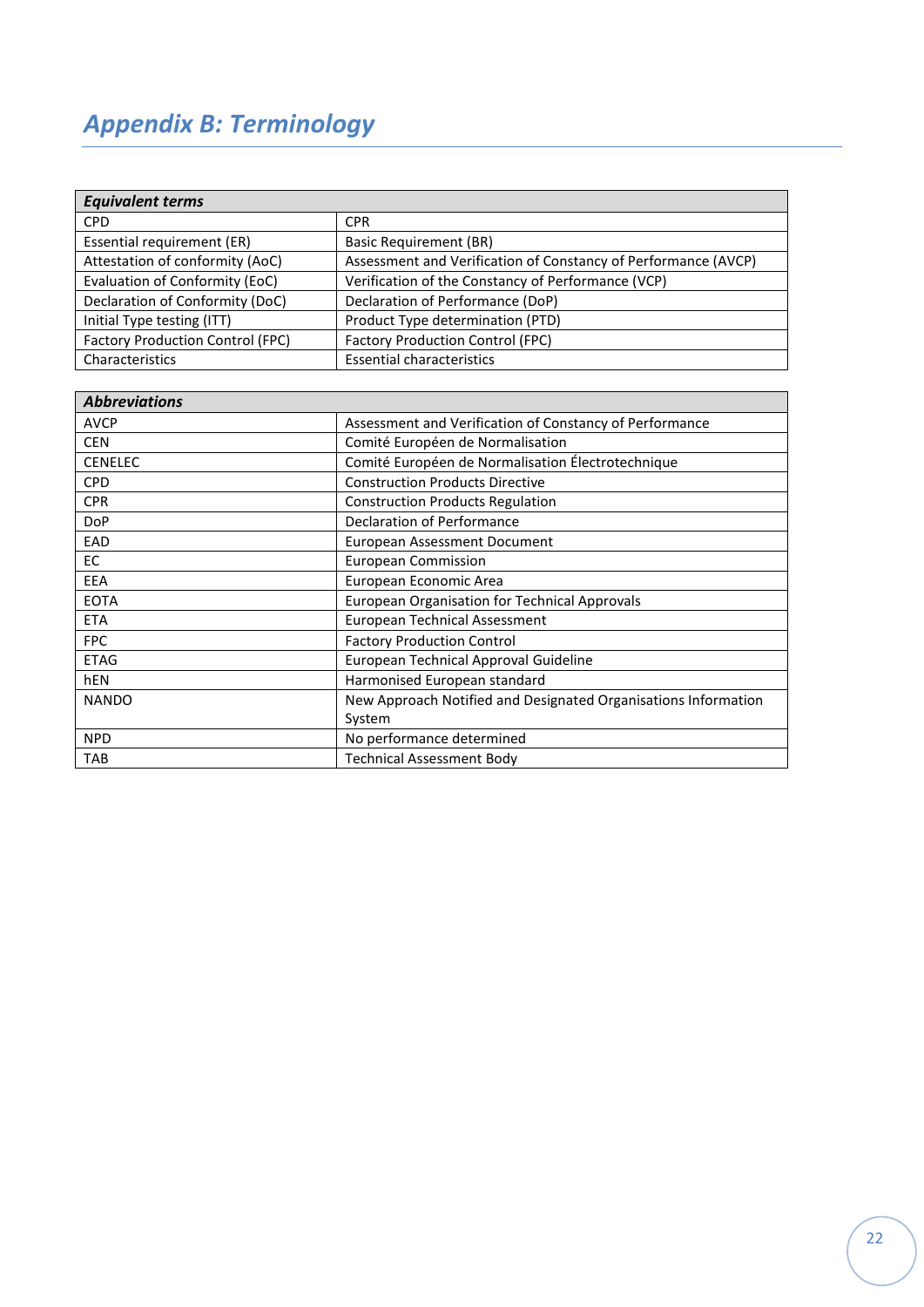| <b>Glossary</b>                |                                                                                                                                                     |
|--------------------------------|-----------------------------------------------------------------------------------------------------------------------------------------------------|
| <b>Term</b>                    | Meaning                                                                                                                                             |
| Manufacturer                   | Any natural or legal person who manufactures a construction product or who has                                                                      |
|                                | such a product designed or manufactured, and markets that product under their                                                                       |
|                                | name or trademark.                                                                                                                                  |
| Distributor                    | Any natural or legal person in the supply chain, other than the manufacturer or the                                                                 |
|                                | importer, who makes a construction product available on the market.                                                                                 |
| Importer                       | Any natural or legal person established within the EEC, who places a construction                                                                   |
|                                | product from a third country on the EEC market.                                                                                                     |
| Authorised representative      | Any natural or legal person established within the Union who has received a written                                                                 |
|                                | mandate from a manufacturer to act on his behalf in relation to specified tasks                                                                     |
| Assessment and                 | The method for attesting the conformity of construction products to harmonised                                                                      |
| Verification of Constancy      | technical specifications including the amount of involvement from an independent                                                                    |
| of Performance (AVCP)          | certification body/laboratory                                                                                                                       |
| CE symbol                      | The logo the manufacturer applies to their product when they are satisfied that all the                                                             |
|                                | requirements have been met.                                                                                                                         |
| <b>CEN</b>                     | Comité Européen de Normalisation (European Committee for Standardisation). CEN's                                                                    |
|                                | main objective is to remove technical rade barriers for European industry and                                                                       |
|                                | consumers. It provides a platform for the development of European Standards (ENs)                                                                   |
|                                | and other consensus documents. CEN works in a decentralised way. Its members -                                                                      |
|                                | the National Standardisation Bodies of the EEA countries - operate the technical                                                                    |
|                                | groups that draw up the standards; the CEN Management Centre (CMC) in Brussels                                                                      |
|                                | manages and co-ordinates this system.                                                                                                               |
| <b>EOTA</b>                    | This organisation comprises the Technical Assessment Bodies nominated to issue                                                                      |
|                                | European Technical Assessments (ETAs) by EEA member states who have contracted                                                                      |
|                                | to the European Economic Area Agreement. A construction product with an ETA,                                                                        |
|                                | satisfying the AVCP provisions, can carry CE marking and can be placed on the market                                                                |
|                                | in any of the EEA countries. EOTA is constituted as a legal body under Belgian law. The                                                             |
|                                | role of EOTA is primarily to monitor and progress the drafting of European                                                                          |
|                                | Assessment Documents (EADs) and to co-ordinate all activities relating to the issuing                                                               |
|                                | of ETAs. EOTA operates in close co-operation with the European Commission, EFTA,                                                                    |
|                                | CEN, European trade associations and industrial organisations, who are also present                                                                 |
|                                | as observers at various EOTA levels.                                                                                                                |
| <b>Basic Requirements (BR)</b> | The general and specific criteria with which construction works must comply where                                                                   |
|                                | this is laid down in Member State regulations.                                                                                                      |
| <b>NANDO</b>                   | New Approach Notified and Designated Organisations Information System. The                                                                          |
|                                | NANDO website lists all harmonised technical specifications and Notified Bodies and                                                                 |
|                                | their designated tasks, and TABs and their designated product areas.                                                                                |
| Harmonised European            | Harmonised European standards (hENs) are the harmonised technical Specifications                                                                    |
| Standards                      | adopted by CEN on mandates given by the European Commission. Harmonised                                                                             |
| Harmonised technical           | European standards are identified by the inclusion of an Annex ZA.<br>Harmonised European Standards (hENs) and European Assessment Documents (EADs) |
| specifications                 | for construction products developed either by CEN or EOTA.                                                                                          |
| Notified body                  | Certification, inspection or testing body designated by the Notifying Authority of an                                                               |
|                                | EEA Member State to perform the Assessment and Verification of Constancy of                                                                         |
|                                | Performance of products. Minimum requirements for the bodies to be notified are                                                                     |
|                                | laid down in the CPR. Member States may add requirements for the bodies they                                                                        |
|                                | notify. Additional requirements can include accreditation, participation in the GNB,                                                                |
|                                | restrictions on sub-contracting, etc. (additional information can be found in the                                                                   |
|                                | guidance and position papers of the GNB).                                                                                                           |
|                                |                                                                                                                                                     |